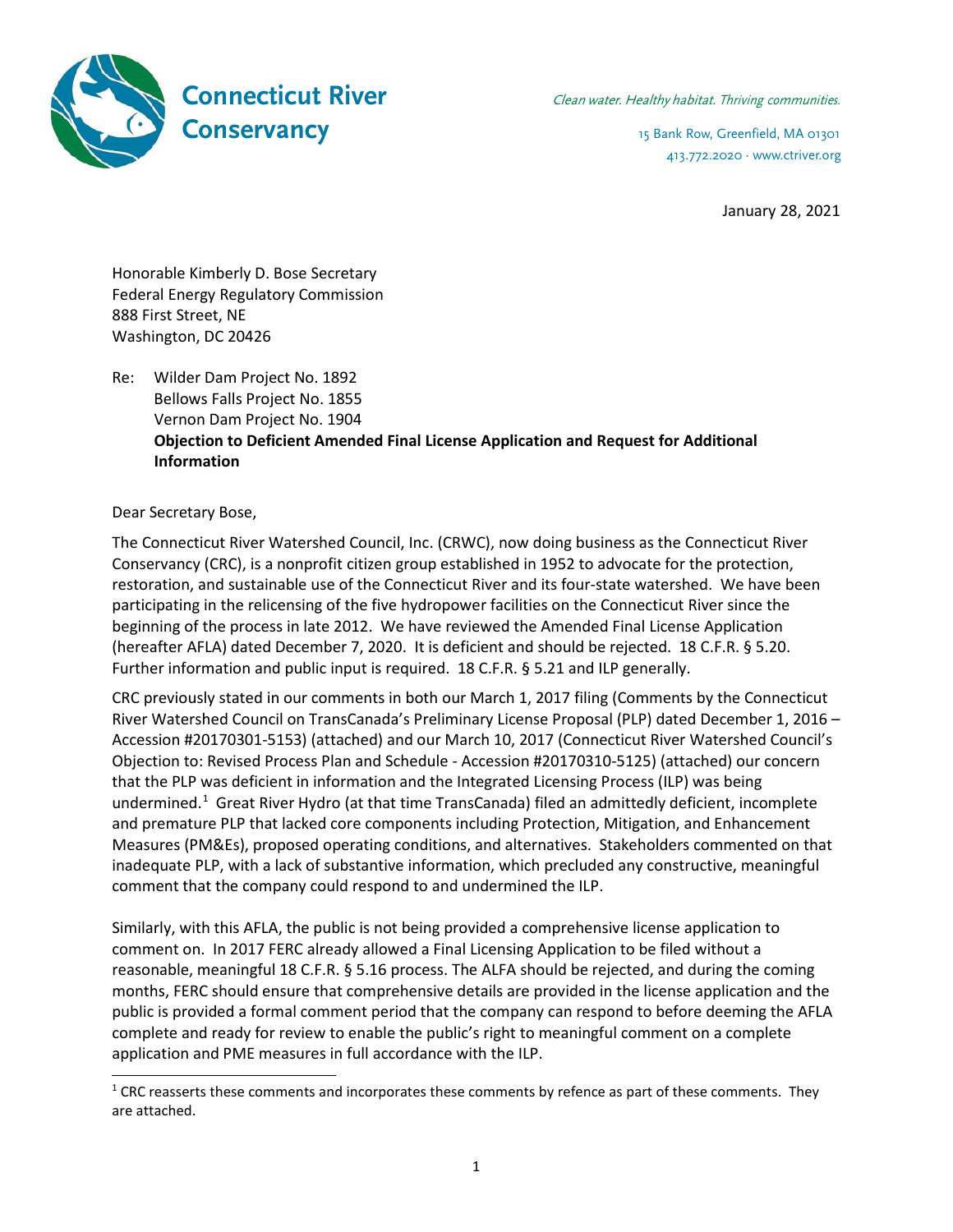Importantly, many of the AFLA's deficiencies, see 18 C.F.R. § 5.18, result from the PLP's deficiencies. As explained in our March 1, 2017 comments, specific measures should have long-ago been provided. The result is that CRC's (and the public's) ability to comment and have meaningful input into the ILP has been undermined. To be clear, the ILP violations identified in CRC's March 1, 2017 comments persist and are now compounded.

#### **1. GREAT RIVER'S DEFICIENT AFLA COMPOUNDS THE PLP'S IMPORTANT DEFECTS**

While CRC is pleased with Great River Hydro's willingness to collaborate transparently and effectively on the significant change to operations presented in the AFLA, the public deserves more comprehensive information and commitments regarding enhancements for recreational and cultural considerations in the license, safe and effective fish passage, as well as monitoring to ensure that operational changes will indeed reduce erosion issues in the upper end of the impoundments. The license application provides little detailed information on protection, mitigation and enhancement measures for cultural resources, fish passage, and recreation besides how these might be enhanced by the operational change.

At several points in its AFLA, Great River Hydro indicates that details will be worked out at a future date, undermining the public's right to be informed and opportunity to respond to issues of specific or local concern. These details were to be worked out in response to the PLP. These failures also violate 18 C.F.R. § 5.18 and underline the ILP process.

For instance, GRH indicates that they will, "develop and sign a Programmatic Agreement for Managing Historic Resources with State Historic Preservation Officers in consultation with Abenaki tribal Leaders,"<sup>2</sup> and that, "Specific measures for the completion of the outstanding consultation and survey and site evaluation and mitigation tasks will be outlined in the HPMPs."3 These efforts should have been completed and filed as part of PLP, 18 C.F.R. § 5.16. The ILP demands that such measures reflecting public input be detailed by the time that this amended Application was filed. 18 C.F.R. § 5.18.

CRC appreciates GRH's indication that they will increase operation of the three fish ladders from April 1 to May 15 to accommodate White Sucker and Walleye spawning migration, but GRH goes on to state that they, "have initiated discussion of upstream and downstream fish passage" and "will continue those discussions after filing amended FLAs,"4 which indicates that there is no *comprehensive* protection, mitigation, or enhancement provisions regarding migratory fish passage included in the AFLA for the public or stakeholders to comment on. 18 C.F.R. § 4.51 (f)(3)(v) specifically calls out the requirement for details that include functional design drawings, a description of operation and maintenance, an implementation or construction schedule, and estimate of the costs of construction, operation, and maintenance of proposed fish passage facilities. Again, this compounds the deficiencies in the PLP and undermines the ILP process. 18 C.F.R. § 5.18.

In section 3.3, GRH describes the process by which environmental effects were considered under the

<sup>&</sup>lt;sup>2</sup> Amended Final License Application. Exhibit E. Great River Hydro, LLC. Wilder Hydroelectric Project (FERC Project No. 1892-026). Bellows Falls Hydroelectric Project (FERC Project No. 1855-045). Vernon Hydroelectric Project (FERC Project No. 1904-073). December 7, 2020. Page 2-32.

<sup>3</sup> Ibid. Page 3-725.

<sup>4</sup> Ibid. Pages 2-32 and 2-33.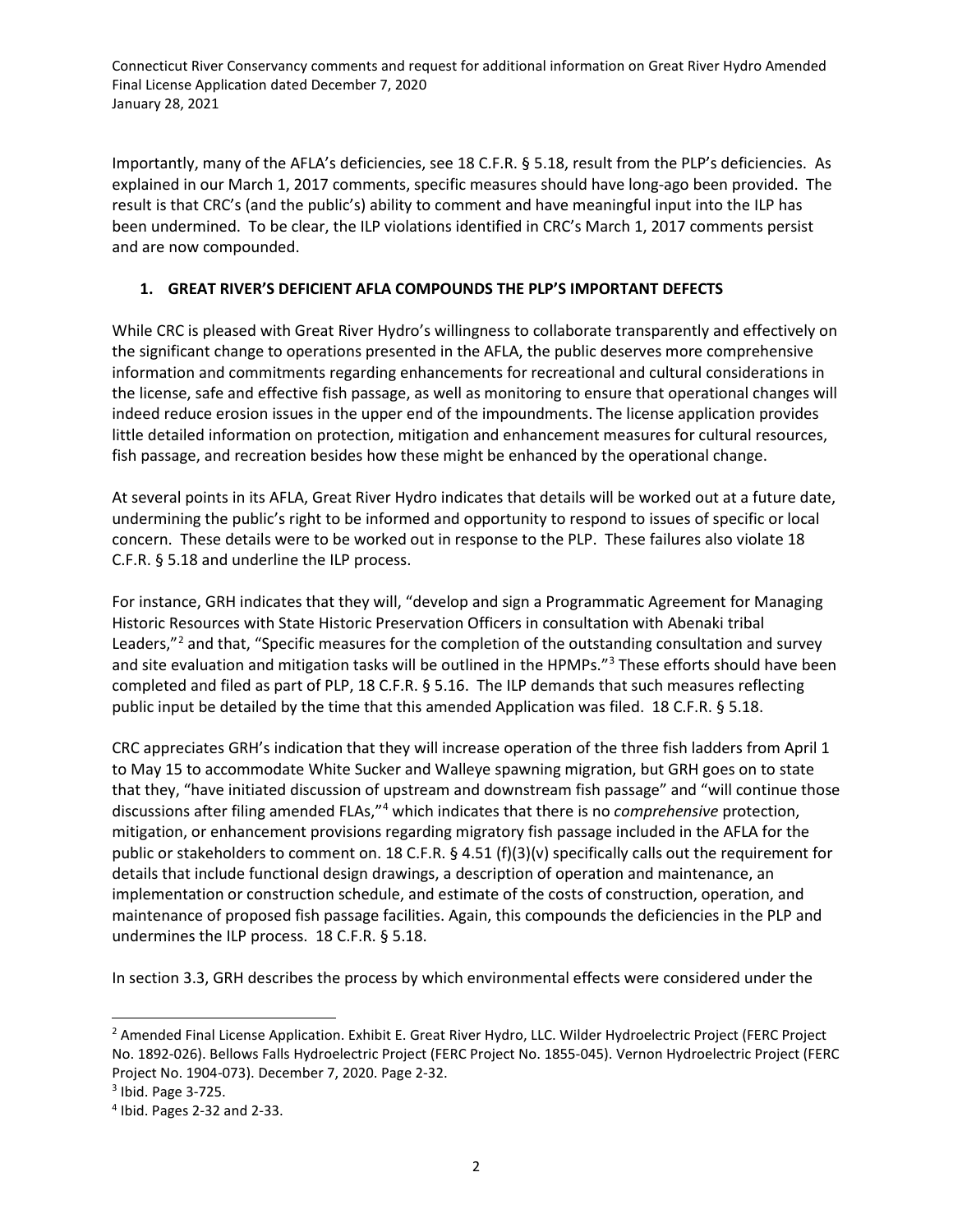proposed operational scenario. While FERC indicated the following resources be considered for cumulative impact, "water quality and quantity (including power generation), fishery resources (including anadromous and catadromous fish and fish passage), floodplain communities, freshwater mussels, sediment movement, recreational uses, and rare, threatened, and endangered species (FERC, 2013),"<sup>5</sup> it is CRC's perspective that during discussions, stakeholders and GRH analyzed this operational change from the perspective of aquatic resources only and there was little consideration of cumulative impacts to water quality, recreation, fish passage, floodplain communities or sediment movement. While CRC agrees that this operational change will be positive for the river, GRH should consider these additional resources and provide information as to specifics of how the proposed operational change will affect these resources.

At multiple spots in the application, GRH indicates that they are not proposing an operational change, and they have not considered the impacts (possibly positive…) under this new scenario. This oversight indicates a material lack of comprehensive analysis of cumulative impacts under this new scenario. A specific example is found in section 3.5.3.2 Water Quality, where GRH states, "Moreover, the existing thermal regime is not expected to change from existing conditions because Great River Hydro is not proposing any change in Project operations"6 and "because Great River Hydro is not proposing any change in Project operations, existing DO levels throughout the entire Project area are not expected to change."<sup>7</sup> GRH has failed to adequately consider changes to water quality and other resource concerns not specific to aquatic habitat under the new operating scenario.

#### **2. PM&ES PROPOSED FOR RECREATION ARE DEFICIENT**

The ILP regulations at 18 CFR §5.18(b)5(ii)C require that if an applicant does not adopt a preliminary environmental measure proposed by a resource agency, Indian tribe, or member of the public, it must include its reasons, based on project-specific information. On July 30, 2019, CRC filed with FERC a detailed set of recreation recommendations put together by CRC and the Appalachian Mountain Club (AMC). The AFLA does not contain any reasons for not adopting many of these proposed PM&E's. Additionally, 18 CFR 5.18(b)(5)(ii)(E) states that, "the applicant should estimate the cost of each proposed resource protection, mitigation, or enhancement measure and any specific measure filed with the Commission by agencies, Indian tribes, or members of the public when the application is filed."<sup>8</sup> The AFLA does not provide a cost estimate of any of the recommendations filed by CRC and AMC after the Final Application was filed in May of 2017.

In section 4.1.2 Costs and Value of PME Measures, GRH lists PM&E costs for their proposed support of three primitive campsites. CRC does not feel that recreation O&M is a "protection, mitigation and enhancement" measure. It is simply an internal cost of doing business and should not be included in this section. FERC issued a deficiency letter on January 14, 2021 requesting, "the capital and annual costs for each proposed measure in 2020 dollars in the years in which they would be incurred."<sup>9</sup> In addition to this information, CRC would also like to know exactly what this money would be spent on. There is no

<sup>5</sup> Ibid. Page 3-13.

 $6$  Ibid. Page 3-262.

<sup>7</sup> Ibid. Page 3-263.

<sup>8</sup> 18 CFR 5.18(b)(5)(ii)(E). Accessed at https://www.law.cornell.edu/cfr/text/18/5.18.

<sup>9</sup> FERC Deficiency of License Application and Additional Information Request Issuance. Schedule B – Request for Additional Information. January 14, 2021.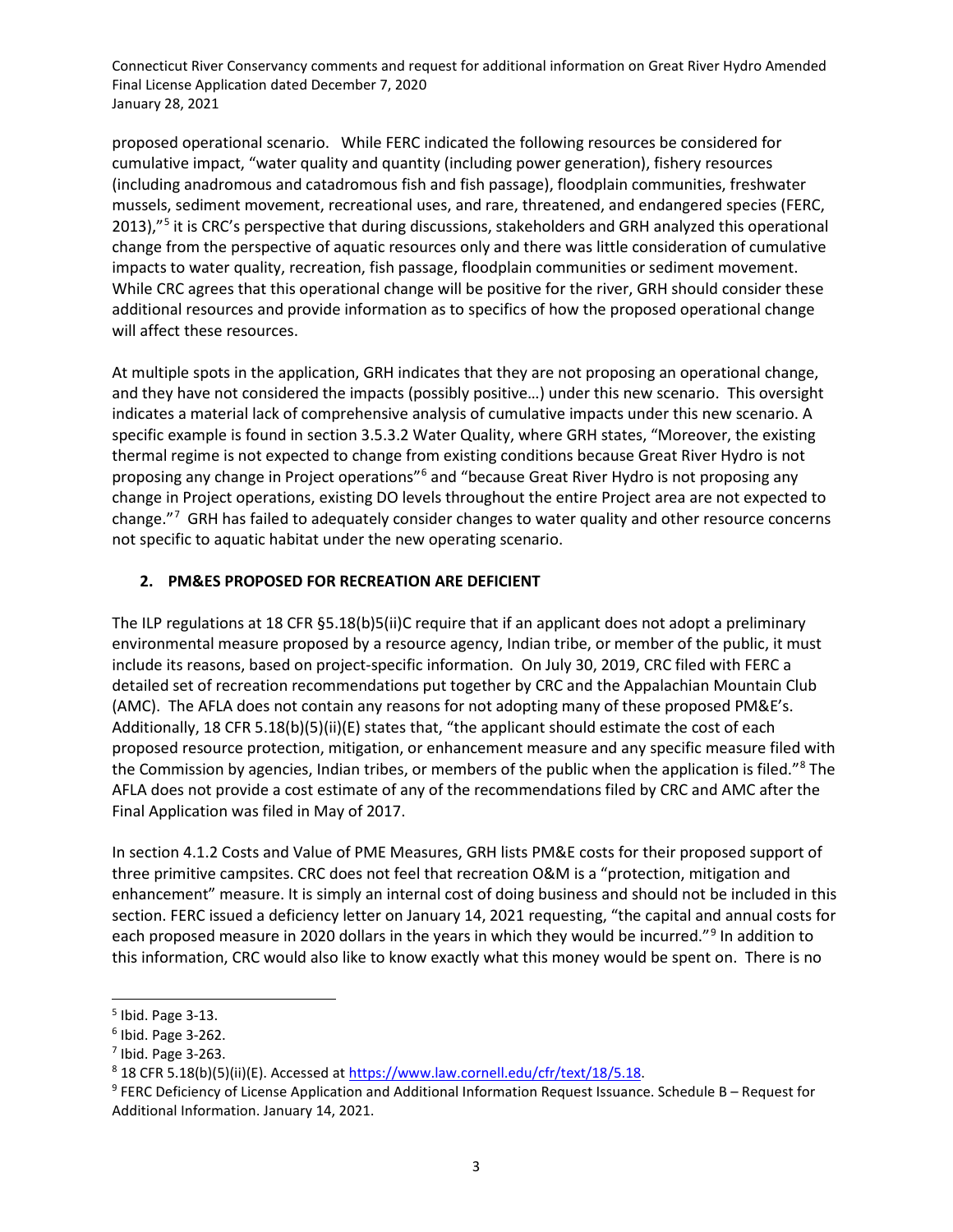detailed information provided under 4.1.2 to outline what the investments in recreation would consist of or how additional recreational enhancements will be considered over the course of the license. Additionally, GRH did not indicate how they arrived at this cost as their proposed investment in recreation over the course of the license. CRC requests that GRH provide detailed information to explain what percentage of their overall revenue will be spent on recreation over the coming license term for the next 30 to 50 years.

GRH states that it will "will continue to manage its existing Recreation facilities and enhance them as needed to address demands and use."10 Yet, they have not included the consideration of developing a Recreation Plan as part of their license. FERC's own guidance suggests that, "the best way to fully evaluate a project's recreation resources is to develop a comprehensive plan."<sup>11</sup> With the absence of the requirement for a Form 80, and the absence of a proposed recreation plan, GRH should articulate how they would anticipate and respond to ongoing recreational needs in the project areas over the next 30 to 50 years and how they will plan to provide additional amenities.

The conclusions to GRH Recreation Study (Study 30) state, that:

"however, these users continued to make recommendations such as a need for **more boat ramps and launches** river access for shoreline fishing, parks (picnic tables and benches), and walking trails… **more bank angling opportunities** within existing sites, adding walking and hiking trails along the riverbank wherever possible, and adding more motorboat launch facilities. **New motor boat launch facilities were specifically recommended below Wilder dam and Bellows Falls dam** due to the combination of limited number of access sites in these reaches and the demand for fishing. **Additional primitive camping locations for users along the Connecticut River Paddlers' Trail downstream of Wilder dam were also recommended**."12 [emphases added].

There is clear indication from the studies that the public is asking for **more** recreational amenities, yet GRH has not proposed developing any additional recreational amenities in its AFLA. GRH should clarify why they are not providing specific needed PM&E measures in this AFLA that were identified in their own study.

The Connecticut River Paddlers trail has a goal of establishing campsites approximately every 3 or 5 miles. Under section 2.1 of the AFLA, GRH provides the acreage available for outdoor use as well as additional acreage of fee ownership lands. This clearly shows that the company owns significant land. For instance, in the Vernon project area, they indicate ownership of 287 acres of land, 34 of which are for recreational use, and 223 acres of which are forested.<sup>13</sup> Stakeholders have clearly stated a desire for additional recreational infrastructure and GRH should be presenting a plan for how additional

<sup>&</sup>lt;sup>10</sup> Amended Final License Application. Exhibit D. Great River Hydro, LLC. Wilder Hydroelectric Project (FERC Project No. 1892-026). December 7, 2020. Page D-2.

<sup>&</sup>lt;sup>11</sup> Recreation Development at Licensed Hydropower Projects: Division of Project Compliance and Administration, Office of Hydropower Licensing, Federal Energy Regulatory Commission, Washington DC. March 1996. Page 12. <sup>12</sup> TransCanada Hydro Northeast Inc. ILP Study 30 Recreation Facility Inventory. Use and Needs Assessment Study Report. Prepared by Louis Berger and Normandeau Associates, Inc. March 1, 2016. Page 240.

<sup>&</sup>lt;sup>13</sup> Amended Final License Application. Exhibit E. Great River Hydro, LLC. Wilder Hydroelectric Project (FERC Project No. 1892-026). Bellows Falls Hydroelectric Project (FERC Project No. 1855-045). Vernon Hydroelectric Project (FERC Project No. 1904-073). December 7, 2020. Page 2-19.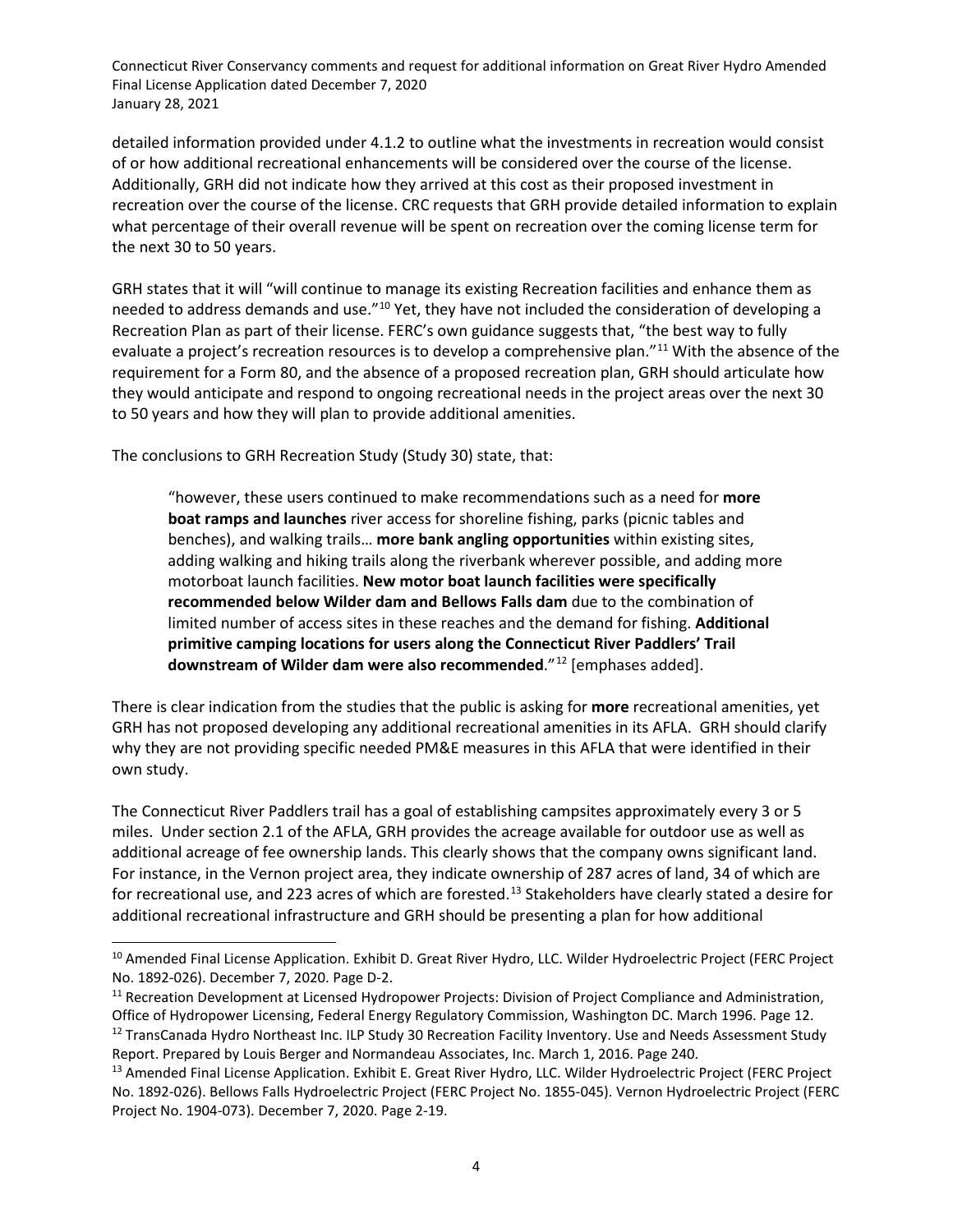recreational assets throughout their landholdings and within the project area can be developed.

Because of the extent of the project area, GRH has many options to provide for mitigation of the hydrofacilities' impacts to recreation. But, CRC asserts that mitigation of project impacts is not limited by the project boundary. The project boundary is set in order to identify where the impacts of the operation are. If needed, the project boundary can be adjusted to accommodate mitigation requirements.<sup>14</sup>

GRH is not proposing any PM&Es for the portage trails. All three portage trails need improvements to make them usable. While GRH's Recreation Study focused on infrastructure issues at the portage trail put-in and take-out locations, it did not ask specific questions to ascertain users perception of portage trails usefulness when considering a through paddle. CRC and AMC surveyed river users<sup>15</sup> and heard responses that indicated that the portages are so bad that most people would not bother attempting a through paddle. Simply put, GRH is refusing to mitigate the very clear impacts of the dams. Most notably, the Bellows Falls portage is 1.5 miles long along a state highway. GRH needs to propose some comprehensive improvements to the portages to allow for through paddles. The alternatives they examine in Exhibit E are inadequate and they have not provided any PM&Es to mitigate for this. Under their previous license, FirstLight in MA provided a shuttle service to pick up through paddlers in order to mitigate for the obstacle to navigation. GRH should consider an alternative such as this in their AFLA.

GRH indicates in Table 3.9-8. Bellows Falls Project recreation sites and facilities<sup>16</sup> that the portage put-in is located below Bellows Falls dam on land owned by the Town of Walpole, NH, outside the Project boundary. GRH should apply to change the project boundary to include this recreation access site. Our understanding from Division of Hydropower Administration & Compliance Handbook states that:

"Occasionally, lands outside a project boundary must be used to serve a particular project need or to satisfy a particular license requirement. In most of these cases, the licensee must apply for a change to the project boundary to add those lands to the project and bring the lands into the project boundary."<sup>17</sup>

Additionally, GRH proposes no enhancements to increase accessibility to persons with disabilities. CRC and AMC recommended that GRH establish ADA compliant access for people with disabilities at as many licensee recreation locations as possible. GRH has not addressed this need in their AFLA.

Given the proposed changes to operation, GRH should provide some detailed analysis in the AFLA to illustrate when and how peaking flows from McIndoes will impact flows for whitewater boaters below Wilder dam.

Had they proposed any real PM&Es in the PLP there would have been public input and reasonable

<sup>&</sup>lt;sup>14</sup> See City of Seattle, Washington, 26 FERC ¶ 61406, 61906 (1984) where FERC required off project site recreation facilities.

<sup>&</sup>lt;sup>15</sup> Those survey results were submitted to the FERC docket on May 5, 2016. Accession #20160505-5135.

<sup>&</sup>lt;sup>16</sup> Amended Final License Application. Exhibit E. Great River Hydro, LLC. Wilder Hydroelectric Project (FERC Project No. 1892-026). Bellows Falls Hydroelectric Project (FERC Project No. 1855-045). Vernon Hydroelectric Project (FERC Project No. 1904-073). December 7, 2020. Page 3-544.

<sup>&</sup>lt;sup>17</sup> FERC. Division of Hydropower Administration & Compliance. Compliance Handbook. Office of Energy Projects. 2015. Page 19.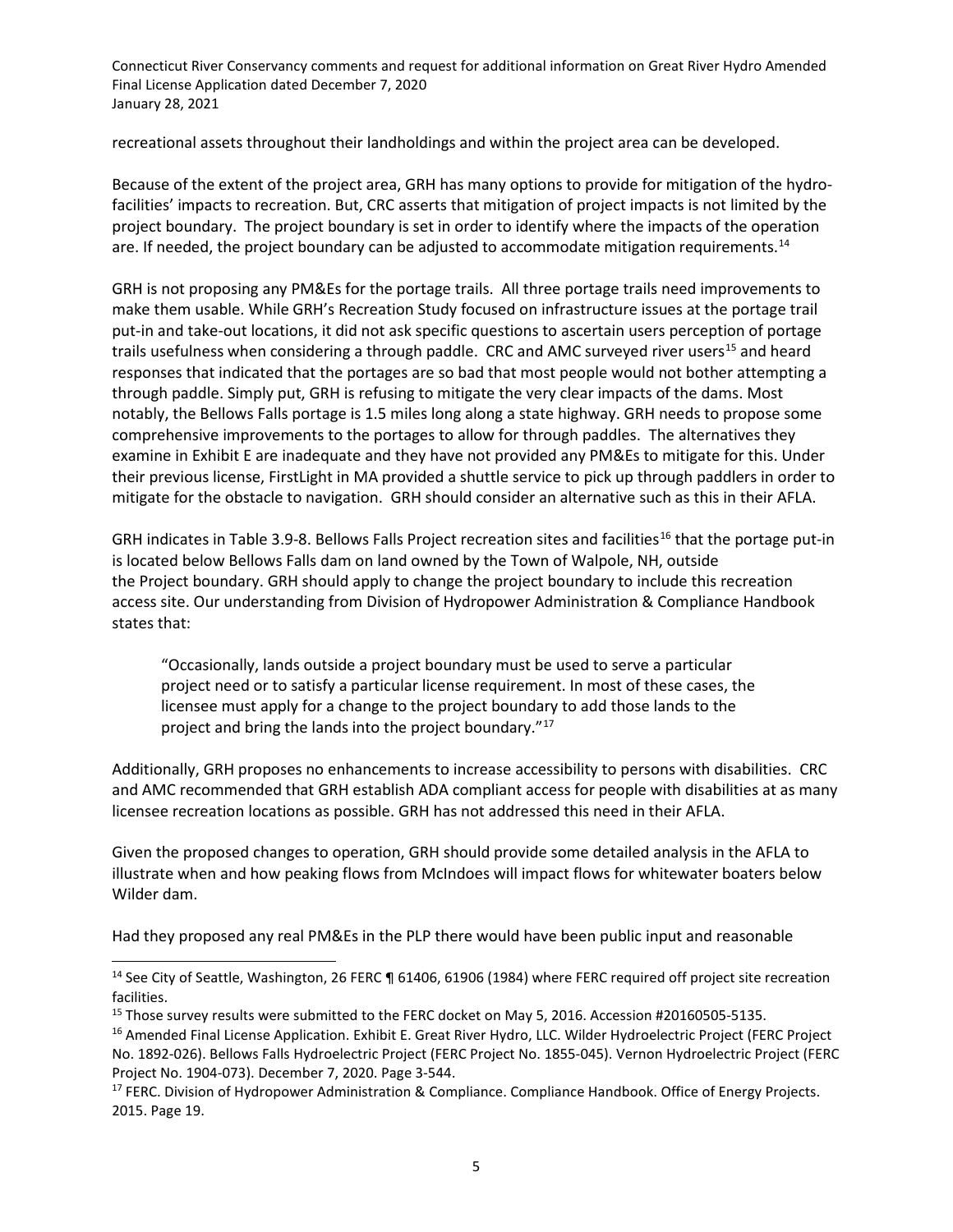recommendations and PM&Es for recreation in this AFLA. As evidenced by the lack of PM&Es proposed in this AFLA, GRH is still refusing to provide adequate mitigation measures that should have been included in 2017 when they submitted their PLP. This violates, compounds prior violations of, and undermines the ILP. In this regard, the application is deficient because GRH is in fact providing the status quo of what they currently provide for recreation. There are in fact no PM&E measures for recreation to be found in the AFLA.

## **3. INFORMATION PROVIDED FOR FISH PASSAGE IS DEFICIENT**

GRH indicates in their application that they will operate the Wilder fish ladder from approximately April 1 to July 15 to accommodate passage of Walleye, White Sucker and Sea Lamprey.<sup>18</sup> The ladder previously was required to operate only when an adult Atlantic Salmon passed Bellow Falls. Given that the ladder was designed for Atlantic Salmon and has not been used in the last two years, the current application is deficient in not accounting for potential needed changes to attraction flows or other modifications to the fish ladder to accommodate Walleye, White Sucker and Sea Lamprey.

American Eel have been observed using all three ladders to pass upstream, but this may not be the most efficient passage pathway. GRH indicates that they continue to work on more efficient American Eel passage at Vernon but does not indicate a similar intention or effort at the other facilities. Again, they indicate that these details will be worked out through discussions with agencies, but GRH does not address specific PM&E's that will be put into place to accommodate the upstream passage of American Eel in this AFLA.

Given the proposed operational change and higher expected base flows, GRH needs to analyze potential changes in attraction flow for the three fish ladders to be more appropriate for target species. There are no PM&E's included in the application addressing this consideration.

Given that GRH's studies showed turbine mortality in downstream migration, and the fact that GRH will be generating all of the time under the new operational scenario, GRH should provide an analysis of potential downstream turbine mortality rates under the new operational scenario and provide specific measure to improve turbine survival rates.

As stated above, PMEs should have been provided as part of Great River's PLP. These PMEs are still missing, public input avoided, and the ILP undermined and violated.

## **4. INFORMATION PROVIDED FOR CULTURAL AND HISTORIC CONSIDERATIONS IS DEFICIENT**

In table  $4.1-8^{19}$ , GRH indicates that they will be spending \$740,000 on cultural resource surveys and historic resource management plan measures. GRH should explain how they arrived at this estimate.

<sup>&</sup>lt;sup>18</sup> Amended Final License Application. Exhibit E. Great River Hydro, LLC. Wilder Hydroelectric Project (FERC Project No. 1892-026). Bellows Falls Hydroelectric Project (FERC Project No. 1855-045). Vernon Hydroelectric Project (FERC Project No. 1904-073). December 7, 2020. Page 3-393.

<sup>&</sup>lt;sup>19</sup> Amended Final License Application. Exhibit E. Great River Hydro, LLC. Wilder Hydroelectric Project (FERC Project No. 1892-026). Bellows Falls Hydroelectric Project (FERC Project No. 1855-045). Vernon Hydroelectric Project (FERC Project No. 1904-073). December 7, 2020. Page 4-7.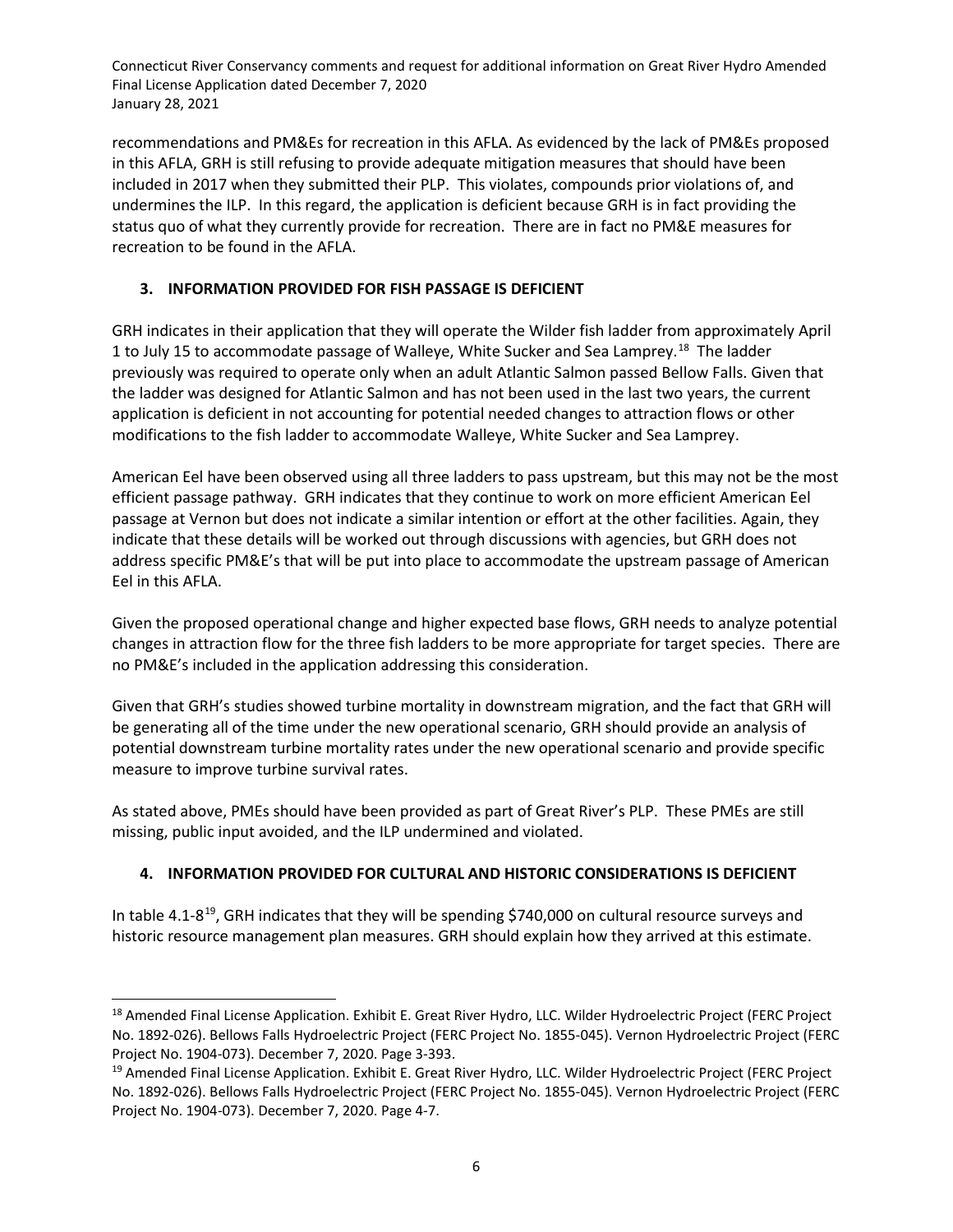Their AFLA<sup>20</sup> indicates that they will Develop new HPMPs for the Wilder and Bellows Falls Project and update the current HPMP for Vernon; including the following: "continue attempts to secure landowner permission to conduct Phase IB on remaining identified locations and if permission allows, conduct Phase II surveys as appropriate; expand and support educational and cultural programs, activities and outreach for Abenaki tribal groups and interests."<sup>21</sup> GRH should explain their proposed timeline for these actions and how they will they engage the Abenaki community. The details of this work should have been worked out and details included in this AFLA.

GRH states in their Study 33 – Traditional and Cultural Properties (TCP),

- "The following recommendations are provided for consideration:
- …
- **Tribal consultation and participation is also important to determine if additional information through oral histories or other research should be gathered to supplement the research in this study**. Research through oral histories from Tribal members may provide more information on ancestral, traditional, and current use of the study area. The memory of these places may live on through oral histories, which we can only know as a result of ethnographic interviews or site visits conducted with Tribal members and traditional practitioners.
- If Tribal consultation provides information on ancestral, traditional, and current use of places within the APE that indicates cultural importance and there is a direct impact on such due to project operations then the following actions are recommended:
	- If places are within the APE but privately owned by others, the Licensee should attempt to foster communication between the Tribe and the landowner in order to develop a mutual understanding of the cultural significance of the place and examine opportunities to preserve its heritage.
- If places are within the APE and on Project land held in fee by the Licensee, the Licensee should, through communication and cooperation by the Tribe, develop an understanding of the cultural significance of the place, examine opportunities to protect its heritage and to the extent possible, implement measure to do so."<sup>22</sup>

GRH indicates in Exhibit E that "No Project effects on traditional cultural properties have been identified at this time..."23

A complete TCP requires consultation with the tribes. GRH needs to ask what is important to the Abenaki and it is our understanding that they have not comprehensively done that. GRH created a TCP – compendium of texts and a literature survey. It is our understanding, based on personal communication that there was one meeting in 2016 with GRH to address tribal cultural concerns, but GRH has not followed through with additional outreach to complete the recommendations that were

 $20$  Ibid. page 2-32.

<sup>21</sup> Ibid. Page 2-32.

<sup>&</sup>lt;sup>22</sup> ILP Study 33 Traditional Cultural Properties Study Report. Wilder Hydroelectric Project (FERC Project No. 1892-026) Bellows Falls Hydroelectric Project (FERC Project No. 1855-045) Vernon Hydroelectric Project (FERC Project No. 1904-073). TransCanada Hydro Northeast Inc. Prepared by Willamette Cultural Resources Associates, LTD and Normandeau Associates, Inc. May 16, 2016. Page 31.

<sup>23</sup> Ibid. Page 2-25.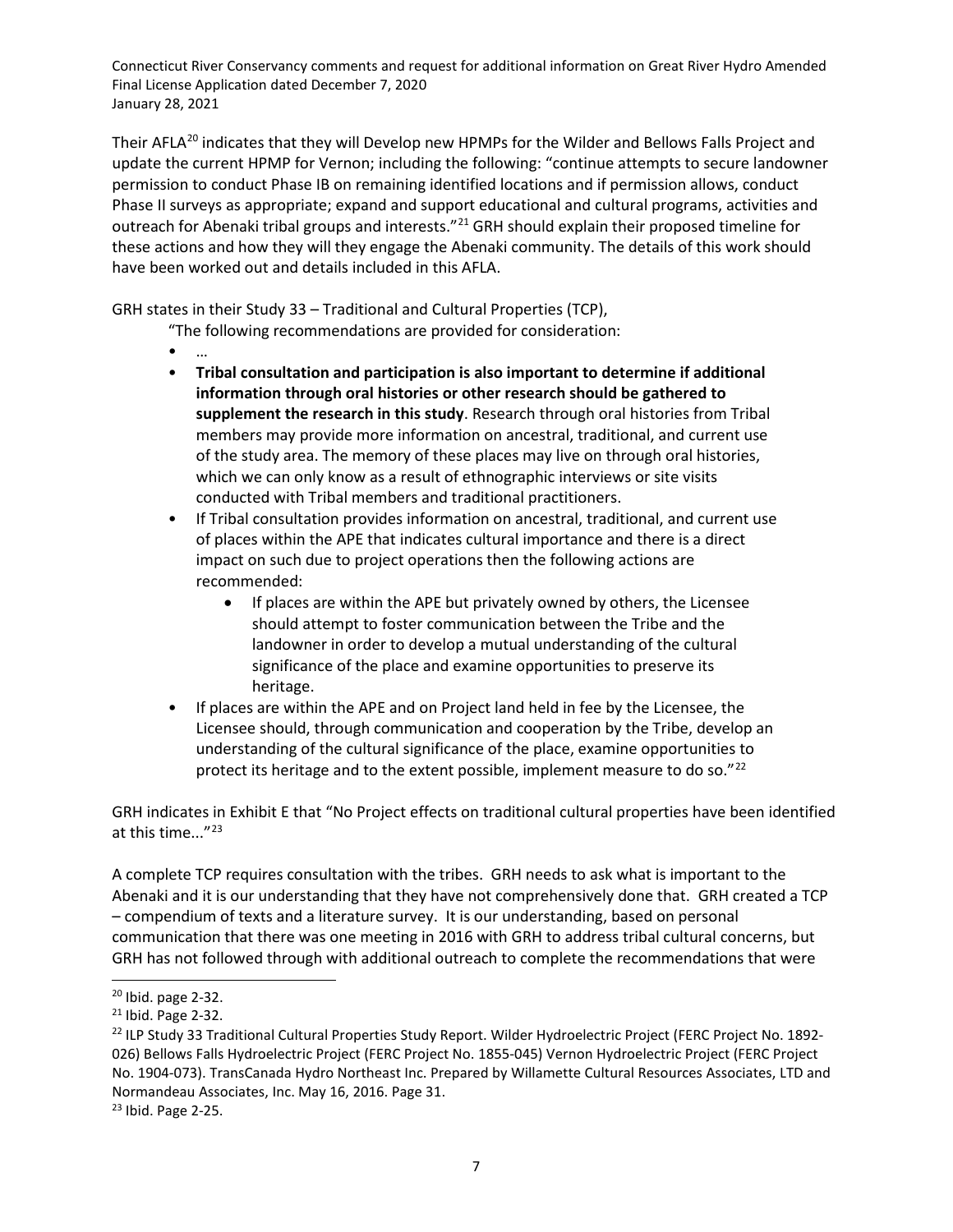outlined in their own study. As a result of the lack of communication over the past 5 years, no traditional cultural properties have been identified by GRH, therefore GRH conveniently concludes that there is no need to consider PM&Es for cultural concerns. This is a self-fulfilling prophecy. Obviously, if you don't do the real work to collect the information needed, you will find nothing.

GRH should have consulted the tribes to ascertain cultural importance, but instead they are considering this an after-thought in case something comes up when they happen to finally get to the work of developing an Historic Properties Management Plan. This consultation work with the tribes and development of the HPMP should have begun, and comprehensive information should have been provided as part of the Amended Final License Application. Again, the AFLA is deficient in this regard and compounds prior ILP violations.

#### **5. REVENUE AND COST INFORMATION IS DEFICIENT**

CRC has the following questions for the Estimated costs for proposed PMEs for the Wilder, Bellows Falls and Vernon Projects as noted in Table 4.1-8.<sup>24</sup>

- CRC contends that "Expanded Fish Ladder O&M," "Recreation O&M," and "Impoundment WSE monitoring/Inflow forecasting enhancements and O&M" are a cost of doing business and should not be considered as protection, mitigation, and enhancement effort costs.
- CRC requests that GRH clarify the difference between what is needed for "Impoundment WSE monitoring/ Inflow forecasting enhancements and O&M" (estimated to cost \$720,000 across all three facilities) and "WSE monitoring Inflow forecasting equipment and installation" (estimated to cost \$1,050,000 across all three facilities).
- GRH has indicated separate costs for "Eel Surveys and Studies," "Fish Ladder Modifications," "Downstream Fish Passage," and "Expanded Fish Ladder O&M." CRC requests that GRH provide exactly what this cost covers and a detailed timeline for when costs would be incurred. Given that GRH has indicated that they are still in discussion with the Fisheries Agencies on passage issues, GRH should clarify how they have come up with these estimates. For instance, what changes are assumed and what is the ensuing cost based on?
- GRH indicates a total of \$645,000 for recreation area improvements across all three facilities' project areas. The only recreation PM&E they have indicated in the application is formally adding three primitive campsites that they already maintain to their project portfolio. This currently would have an annual maintenance cost, which CRC assumes is addressed by the other line item, "Recreation O&M." Clarification is needed on what the \$645,000 indicated would pay for.
- Based on information provided in Exhibit D for each facility, it seems that the Wilder facility by itself had earned profits in 2019 of something on the order of \$3,674,000; Bellows Falls \$3,498,143; and Vernon \$1,248,984 for a total of \$8,421,127. Yet, the Exhibit E indicates an intended investment for recreation of only \$1,050,000 for all three projects that is supposed to serve as a PM&E for the next 30 to 50 years. CRC would like a detailed understanding of the percentage of profit that will be invested in recreation at each facility over the course of the license.

<sup>&</sup>lt;sup>24</sup> Amended Final License Application. Exhibit E. Great River Hydro, LLC. Wilder Hydroelectric Project (FERC Project No. 1892-026). Bellows Falls Hydroelectric Project (FERC Project No. 1855-045). Vernon Hydroelectric Project (FERC Project No. 1904-073). December 7, 2020. Page 4-7 and 4-8.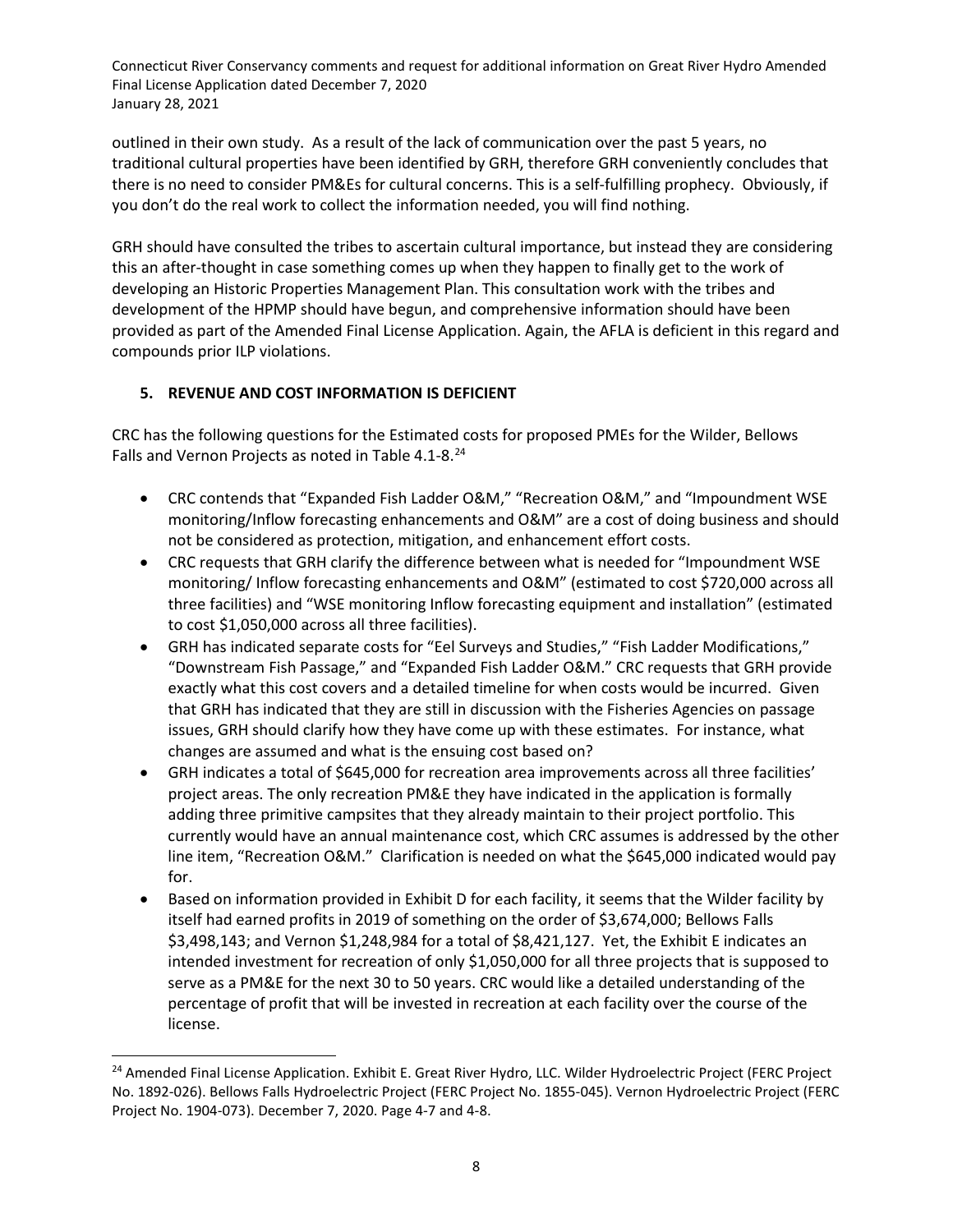#### **6. ADDITIONAL INFORMATION NEEDED FOR CONSIDERATION OF EROSION AND ONGOING MONITORING**

GRH states, "While the impoundment upstream of Wilder dam extends upstream to Haverhill, New Hampshire, and Newbury, Vermont, WSE fluctuations in the upper impoundment are more significantly impacted by inflows from upstream" and that "an analysis of georeferenced historical aerial photographs indicates that the rate of erosion has increased slightly at some locations in upper Wilder impoundment...<sup>"25</sup> While GRH contends, and CRC agrees, that the operational change should have a significant impact on reducing erosion issues in the impoundments, given the specific influence of peaking flows from the 15 Miles Falls projects that impact the upper end of Wilder impoundment, it is incumbent upon the company to evaluate ongoing potential impacts of the operational change on the banks of the upper area of the Wilder impoundment. GRH should provide specific information showing expected WSE changes at the upper end of the Wilder impoundment under the new operational scenario. Additionally, CRC would encourage GRH monitor to make sure that reductions in erosive forces due to the new operational change are in fact true, especially in the upper Wilder impoundment where the pool level is influenced by peaking releases from the McIndoes facility (P-2077).

#### **7. ILP DEFICIENCIES SHOULD BE REMEDIED AND OPPORTUNITY FOR MEANINGFUL COMMENT ALLOWED**

Great River Hydro's cover letter to its FLA submitted on May 1, 2017 stated the following:

"In its March 1, 2017 comment letter on the Preliminary Licensing Proposal (PLP), the Connecticut River Watershed Council (CRWC) stated a number of concerns about the ability of the ILP process to address stakeholder interests and provide for meaningful PLP content for comment. As described above, for various reasons outside of TransCanada's and Great River Hydro's control, the status of the relicensing studies and subsequent consultation and alternatives evaluation remain on-going. The delay in producing what CRWC and others consider to be a "complete" PLP or FLA will not diminish Great River Hydro's intent to evaluate project effects on resources, and to engage and consult with resource agencies and other stakeholders. This consultation will include Great River Hydro, LLC discussion of study results, consideration of and responses to study report comments, consideration of additional studies, and evaluation of PM&E recommendations that may lead to a more thoughtful, evidencebased licensing proposal. This iterative study process is a hallmark of the ILP, which requires studies to be satisfactorily completed prior to developing meaningful recommendations or licensing proposals. As a part of this process, Great River Hydro recognizes the need for continued stakeholder participation, consultation, and adequate opportunity to comment on additional study results and/or licensing proposals. Nothing in the ILP process or these FLAs diminishes the opportunity for stakeholder engagement."

CRC reflects back on this statement and reiterates that the public has not had the opportunity to comment on a complete PLP and have those comments considered by GRH. These important

<sup>&</sup>lt;sup>25</sup> Amended Final License Application. Exhibit E. Great River Hydro, LLC. Wilder Hydroelectric Project (FERC Project No. 1892-026). Bellows Falls Hydroelectric Project (FERC Project No. 1855-045). Vernon Hydroelectric Project (FERC Project No. 1904-073). December 7, 2020. Page 3-68.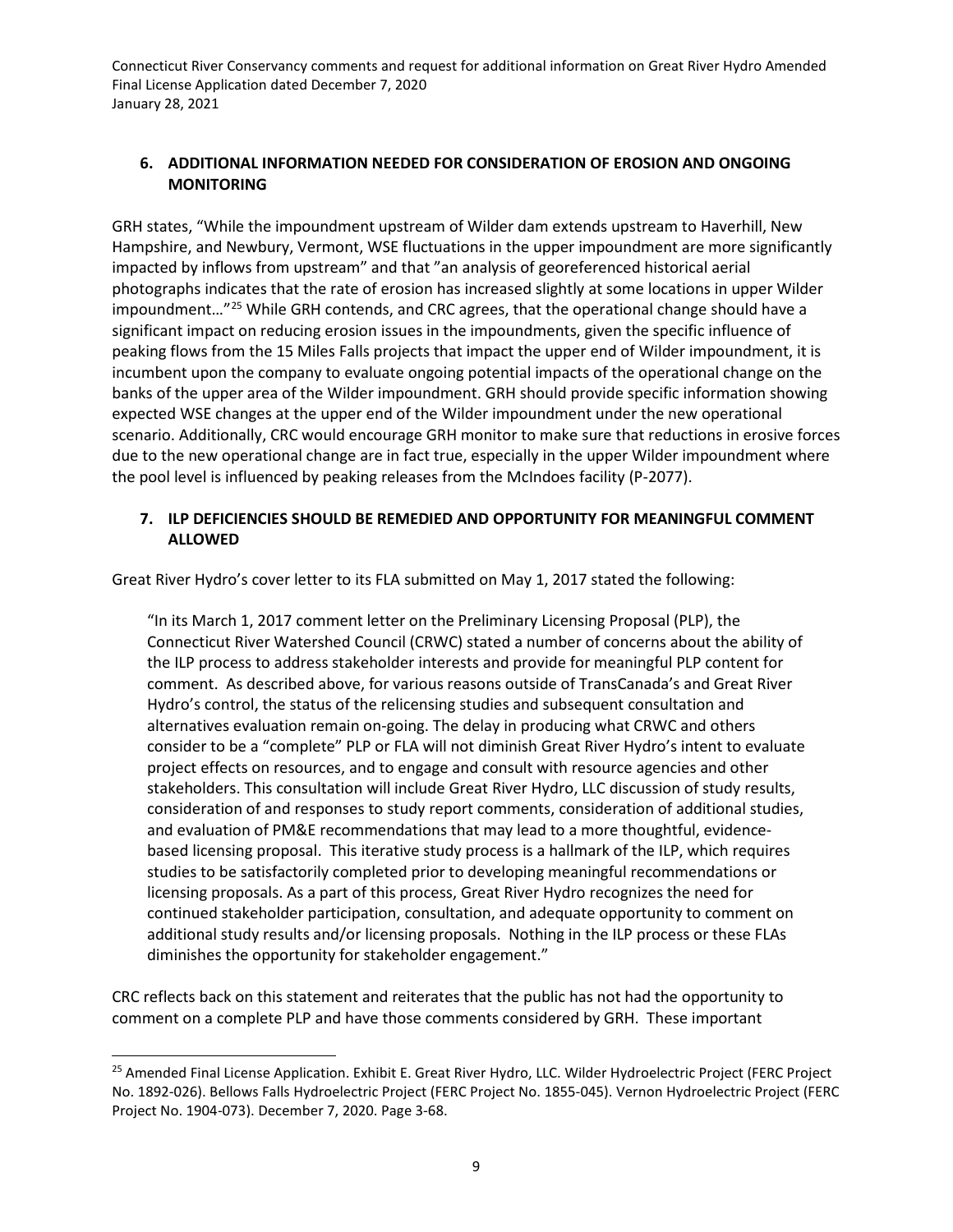deficiencies compound prior deficiencies and short-circuit the public input required by the ILP. FERC should act to fully preserve public rights to participate in the ILP process. An applicant's deficient filing should not be allowed at the expense of meaningful, substantive stakeholder input. The AFLA should be rejected as deficient. After the significant deficiencies in this AFLA are resolved, stakeholders should be allowed a formal public comment period on an actual complete application to allow for the continued development of comprehensive PM&Es before the application is deemed complete. FERC should schedule this on an expedited timeline to reduce any additional delays in an already long-delayed resolution to this relicensing process.

We appreciate the opportunity to comment. I can be reached at kurffer@ctriver.org or (802) 258-0413.

Sincerely,

othy leffs

Kathy Urffer River Steward

ATTACHMENTS:

- 1) Comments by the Connecticut River Watershed Council on TransCanada's Preliminary License Proposal (PLP) dated December 1, 2016 – Accession #20170301-5153
- 2) Connecticut River Watershed Council's Objection to: Revised Process Plan and Schedule dated March 10, 2017 - Accession #20170310-5125

CC:

Rebecca Ellis, (Rep. Peter Welch,) rebecca.ellis@mail.house.gov Tom Berry, (Sen. Patrick Leahy), Tom\_Berry@leahy.senate.gov Haley Pero, (Sen. Bernard Sanders), Haley Pero@sanders.senate.gov Charlotte Harris, (Rep. Annie Kuster), charlotte.harris@mail.house.gov Sarah Holmes, (Sen. Jeanne Shaheen), Sarah\_Holmes@shaheen.senate.gov Chris Scott, (Sen. Jeanne Shaheen), Chris\_Scott@shaheen.senate.gov Peter Clark, (Sen. Jeanne Shaheen), peter clark@shaheen.senate.gov Kerry Holmes, (Sen. Maggie Hassan), Kerry\_Holmes@hassan.senate.gov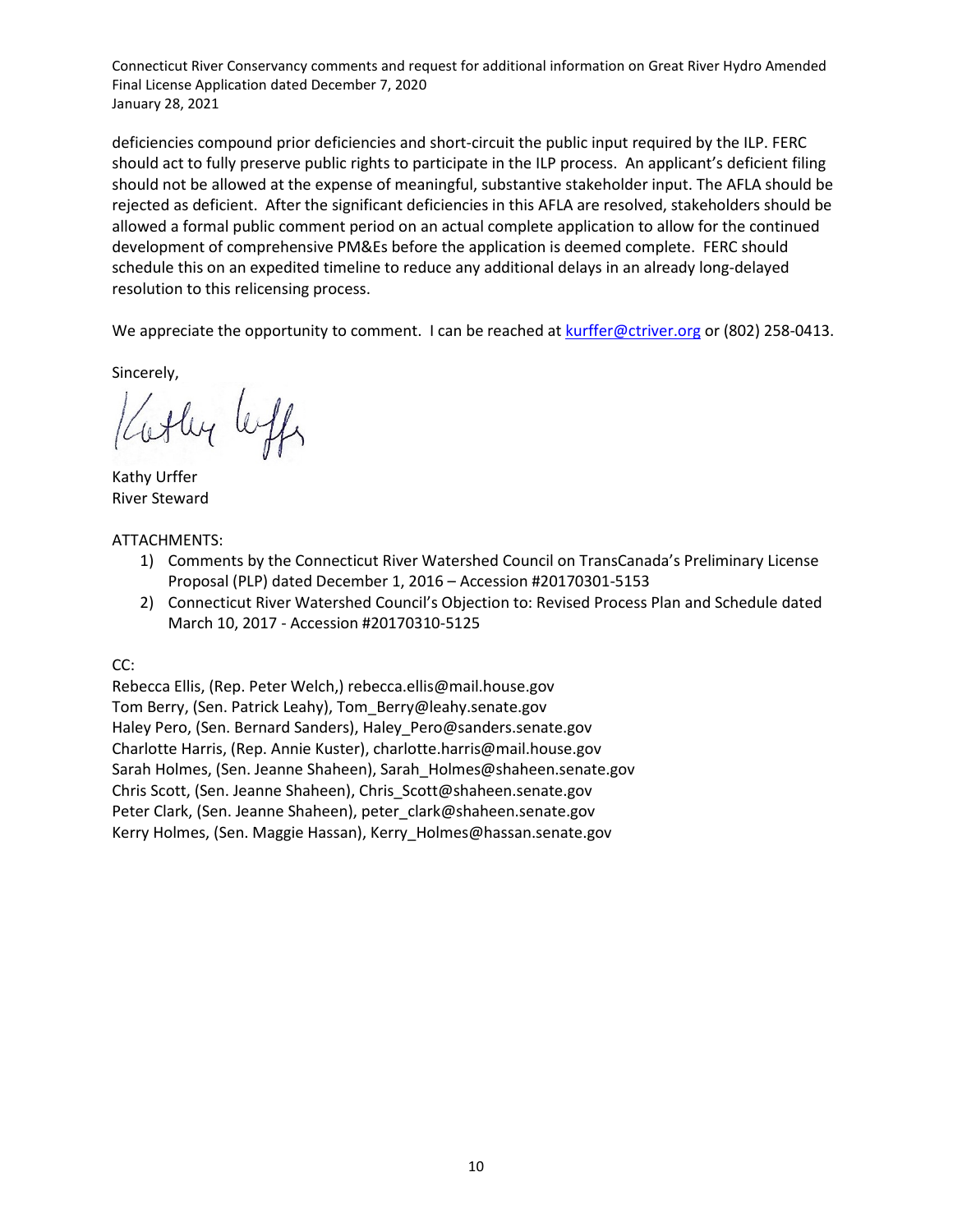

## **CONNECTICUT RIVER WATERSHED COUNCIL**  *The River Connects Us*

15 Bank Row, Greenfield, MA 01301 crwc@ctriver.org www.ctriver.org

March 1, 2017

Kimberly D. Bose, Secretary Federal Energy Regulatory Commission 888 First Street, N.E., Room 1A Washington, DC 20426

Re: Wilder Dam Project No. 1892 Bellows Falls Project No. 1855 Vernon Dam Project No. 1904 **Comments by the Connecticut River Watershed Council on TransCanada's Preliminary License Proposal (PLP) dated December 1, 2016** 

Dear Secretary Bose,

The Connecticut River Watershed Council, Inc. (CRWC) in this letter provides comments in response to TransCanada's December 1, 2016 filing of the "Preliminary License Proposals"(PLPs) for Wilder (No. 1892), Bellows Falls (No. 1855), and Vernon (No. 1904) Dams, filed as a consolidated document. The PLPs are incomplete and preclude full comment. To the extent that it can, CRWC submits the following comments pursuant to 18 C.F.R. § 5.16(e) and Revised Process Plan and Schedule – Wilder, Bellows Falls, and Vernon Mountain Projects (May 5, 2016 and February 22, 2017).

## **I. DESCRIPTION OF THE CONNECTICUT RIVER WATERSHED COUNCIL**

The Connecticut River Watershed Council, Inc. (CRWC) is a nonprofit citizen group that was established in 1952 to advocate for the protection, restoration, and sustainable use of the Connecticut River and its four-state watershed. We are proud that the Connecticut River was designated one of 13 American Heritage Rivers during the Clinton Administration and became the country's first National Blueway in 2012. The interests and goals represented by CRWC include, but are not limited to, improving water quality; enhancing habitat for fish and other aquatic biota; safeguarding and improving wildlife habitat; protecting threatened and endangered species; protecting wetlands; preserving undeveloped shore lands; enhancing public recreation and promoting recreational safety; protecting aesthetic values; protecting archeological, cultural, and historical resources; fostering sustainable economic development, energy production, and preserving the local tax base along the Connecticut River and its tributaries.

The Council's members regularly and frequently use and are concerned about the area of the Connecticut River affected by the presence and operation of the Wilder, Bellows Falls, and Vernon Projects, currently owned and operated by TransCanada.

MASSACHUSETTS LOWER VALLEY UPPER VALLEY NORTH COUNTRY 413-772-2020 860-704-0057 802-869-2792 802-457-6114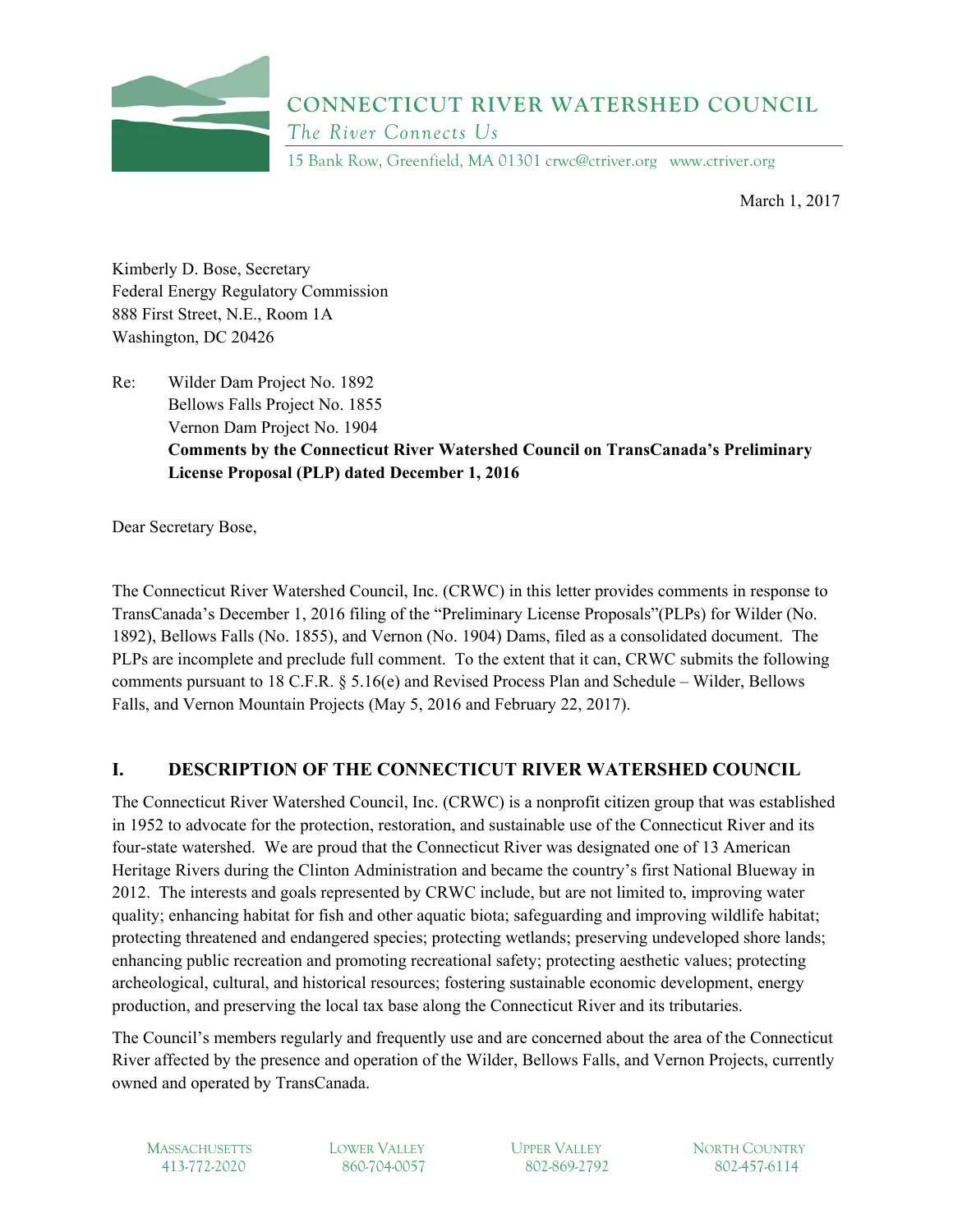CRWC has been participating in the relicensing of the five hydropower facilities on the Connecticut River since the beginning of the process in late 2012. CRWC is committed to working with the FERC, the applicant, resource agencies, Tribes, and other stakeholders to support a new set of licenses that will positively affect the Connecticut River and its resources for present and future generations. CRWC has intervened in relicensing proceedings and license amendments at the Holyoke Dam (FERC No. 2004), Canaan Dam (No. 7528), Fifteen Mile Falls (No. 2077), Turners Falls (No. 1889) and Northfield Mountain Pumped Storage (No. 2485) projects on the Connecticut River. We are also participating in the ongoing relicensing of Bear Swamp Pumped Storage/Fife Brook on the Deerfield River (P-2669).

## **II. THE DEFECTIVE PLP AND REVISED PROCESS PLAN AND SCHEDULE VIOLATE STAKEHOLDER RIGHTS**

Public rights to participate in this process are on their way to being lost. A hallmark of the ILP is assuring that needed information is gathered and analyzed, and issues identified, *prior* to filing a formal application. However, this purpose cannot be met without meaningful stakeholder participation. Indeed, the importance of meaningful stakeholder participation is reflected in Commission rules providing stakeholder and public rights under the ILP. *See e.g*. 18 C.F.R. § 5.16(e) (providing stakeholders 90 days to comment on PLP and make recommendations on whether an EIS should be prepared).

Here, the ILP appears to be operating for the sake of process rather than its substantive purpose – deadlines are being met, but the ILP's substantive purpose is not. TransCanada filed an admittedly incomplete and premature PLP that lacks core components including PM&Es, proposed operating conditions, and alternatives. Stakeholders now have to comment on this PLP, but the lack of substantive information prevents constructive, meaningful comment. CRWC fears that its right to meaningful, substantive participation in this critically important ILP step will be lost unless provided the opportunity to comment on a complete PLP. An applicant's deficient filing should not be allowed at the expense of meaningful, substantive stakeholder input. Such a result would severely undermine the ILP's purpose, transparency, and stakeholder rights – an applicant's failure to provide required information should not result in stakeholders being cut out from substantively critical ILP steps.

Compounding this already very troubling procedural development is the fact that the public also stands to lose this right in the relicensing of the related and downstream Northfield Mountain Pumped Storage Project, No. 2485-063 and Turners Falls Project, No. 1889-081. CRWC raised these same issues in its March 1, 2016 Comments on the Draft Licensing Application filed by FirstLight. FERC is coordinating the relicensing of those projects with these TransCanada Projects because they have interconnected operations and impacts. For the same issue to occur here threatens the loss of meaningful public input on an enormous public resource stretching from well north of Wilder, VT/Hanover, NH to well south of Montague, MA. The five projects collectively impact a 175-mile stretch of the Connecticut River, and are of critical importance to three states, numerous organizations and municipalities, and dozens of northern and central New England citizens. The public stake in these five projects cannot be understated. CRWC incorporates and reasserts its March 1, 2016 Comments on FirstLight's DLA into these comments. CRWC respectfully requests the FERC consider both sets of comments to assure effective coordination and management of this important public resource.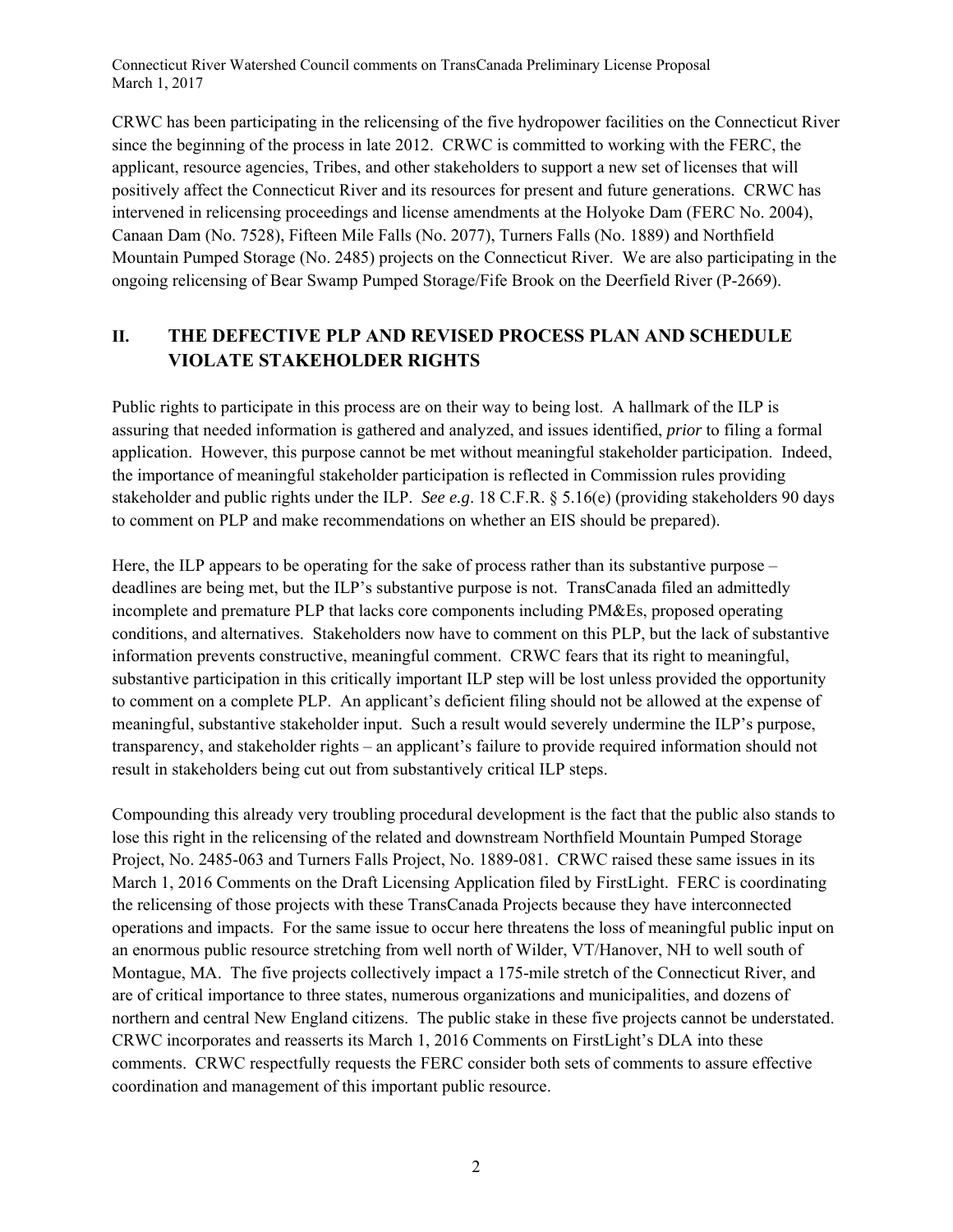Put another way, FERC's rules require it to consider the information in a complete PLP *and* comments and recommendations responding to a complete PLP. Decisions made without considering such information are contrary to the law, arbitrary, and capricious. FERC must endeavor to assure the public right to comment on and make recommendations on a complete PLP.

## **A. Comment Must Be Allowed on a Complete PLP**

Core stakeholder rights include the opportunity to comment on, and frame the NEPA process in response to, a complete PLP – one that contains a substantively complete draft EA and proposes well-informed PM&E measures and operating plans. 18 C.F.R. § 5.16. In this final step of the pre-filing process, stakeholders, agencies, tribes and the public can, for the first time, react to: (1) the complete package of needed information, and (2) the applicant's proposal for operating a facility for the next license term. *Id*. These comments identify issues and frame the post-application and NEPA processes. *Id*.

Meaningful comments must, of course, be based on complete information. As such, the PLP must:

(1) Clearly describe, as applicable, the existing and proposed project facilities, including project lands and waters;

(2) Clearly describe, as applicable, the existing and proposed project operation and maintenance plan, to include measures for protection, mitigation, and enhancement measures with respect to each resource affected by the project proposal; and

(3) Include the potential applicant's draft environmental analysis by resource area of the continuing and incremental impacts, if any, of its preliminary licensing proposal, including the results of its studies conducted under the approved study plan.

18 C.F.R. § 5.16(b). FERC Guidance further provides:

## **PM&Es in the Preliminary Licensing Proposal or Draft Application:**

To promote *constructive* feedback, preliminary proposals for measures and plans to protect, mitigate, or enhance environmental resources should be described and evaluated *to the extent possible* in an applicant's DLA/PLP documents (18 C.F.R. §§ 5.16(b)(1) and (2)). *At a minimum*, the draft license application/PLP should include preliminary proposed measures, operations and maintenance plans, and a draft environmental analysis associated with them.

https://www.ferc.gov/industries/hydropower/gen-info/licensing/guidance.pdf (emphasis added). The Commission was clear in its description of how the ILP is supposed to work:

The PLP should also include a description of proposed measures and plans to protect, mitigate, or enhance environmental resources (e.g. a Draft Biological Assessment, Essential Fish Habitat Assessment, Historic Properties Management Plan, Recreation Management Plan, etc.). *Filing drafts of the plans and measures with the PLP will*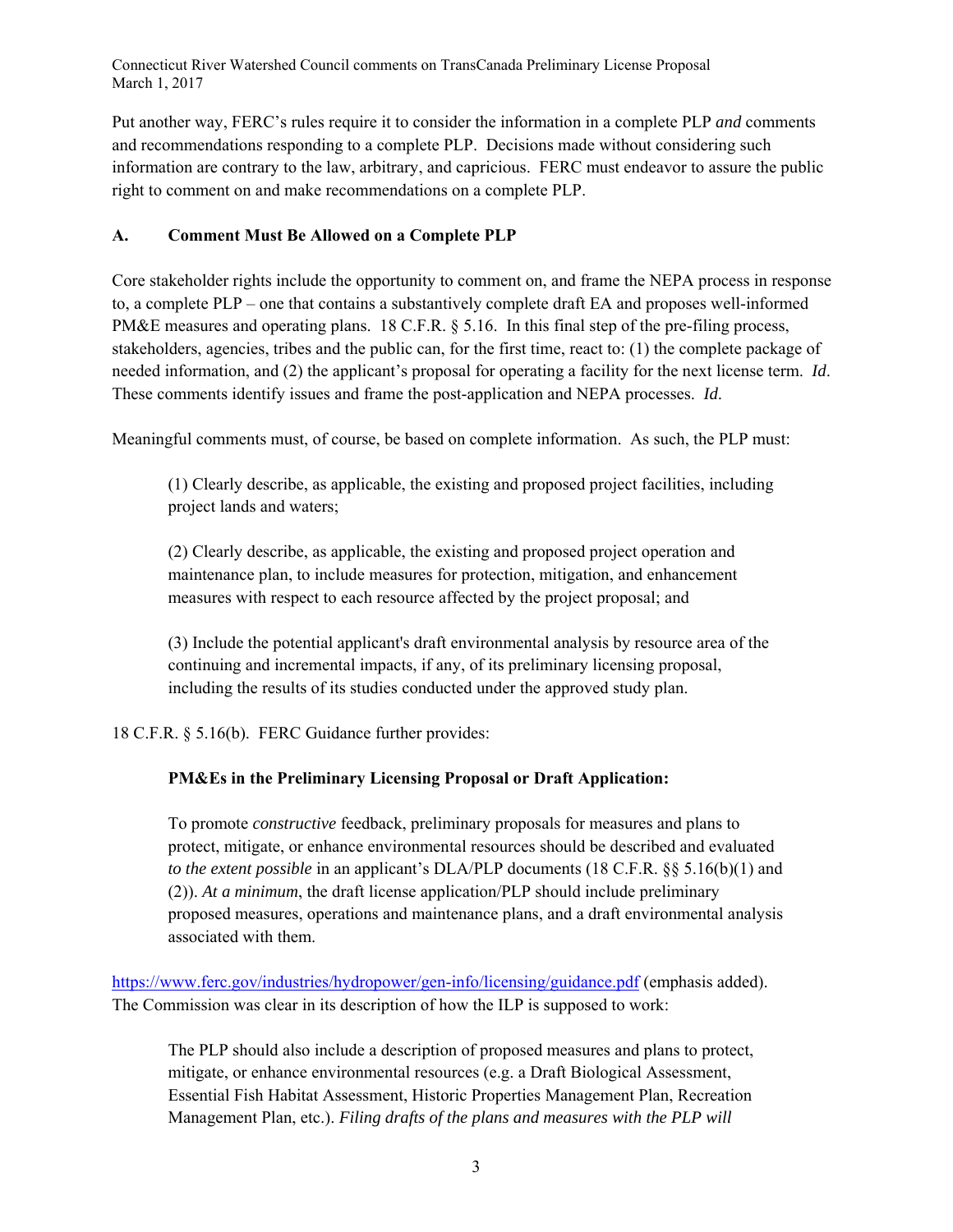*facilitate the filing of final plans and measures with the license application, which is strongly encouraged by the Commission.* 

It is during this period that applicants and stakeholders often enter into settlement discussions to resolve issues related to licensing the project. The Commission looks with great favor on settlements in licensing cases.

FERC ILP Tutorial, *Protection, Mitigation and Enhancement Measures, Settlements and Draft License Application***,** https://www.ferc.gov/industries/hydropower/gen-info/licensing/ilp/ilp-tutorial/prepare/draftlicense/protect-app.asp (citations omitted, emphasis added).

It is also important to note that the draft EA required by Rule  $5.16(a)(3)$  is not different from that required by Rule 5.18(b) (Exhibit E) required as part of a draft license application. 18 C.F.R. § 5.18(b)(5). A draft EA must be based upon the "results" of studies conducted. 18 C.F.R.  $\S$  5.18(b)(5)(ii)(B). Most importantly, the draft EA must address alternatives. 18 C.F.R. § 5.18(b)(5) (Proposed action and action alternatives); 18 C.F.R. § 5.8(c)(2). Assessment of alternatives is the "heart" of the NEPA process. *See* 40 C.F.R. § 1502.14

#### **B. The PLP Fails to Meets Core Requirements**

1

TransCanada quite candidly concedes that the PLP does not provide a meaningful proposal for licensing the Projects -- comments and recommendations on this PLP would be largely meaningless:

Since many of TransCanada's studies are not yet final, it would be premature at this time for TransCanada to develop a complete licensing proposal, reflecting other alternatives for operating the Projects in the new license term. Once TransCanada's studies and FirstLight's studies are complete and TransCanada has had an opportunity to discuss the study results with resource agencies and other stakeholders, TransCanada will be in a better position to develop comprehensive proposals for relicensing the Projects.

\* \* \*

Pursuant to  $\S 5.16(e)$ , comments must be filed with the Commission on no later than February 28, 2017 or 90 days from the filing of the PLP. Given that TransCanada's proposal for relicensing the project is incomplete; TransCanada expects that stakeholders may reserve their right to provide substantive comments until after more comprehensive for relicensing the Projects are presented.

TransCanada Cover Letter for PLP from John Ragonese to Secretary Bose (Dec. 1, 2016) (Ragonese Letter) at 1-2. Indeed, 17 of the 33 required studies were incomplete when TransCanada filed the PLP.<sup>1</sup>

<sup>&</sup>lt;sup>1</sup> TransCanada has since completed some of these 17 studies, but none of these now-completed studies have been incorporated into the PLP and translated to alternatives, PM&Es, proposed license conditions, or analyzed in the draft EA. One of the studies still incomplete is the important Instream Flow Study, Study 9.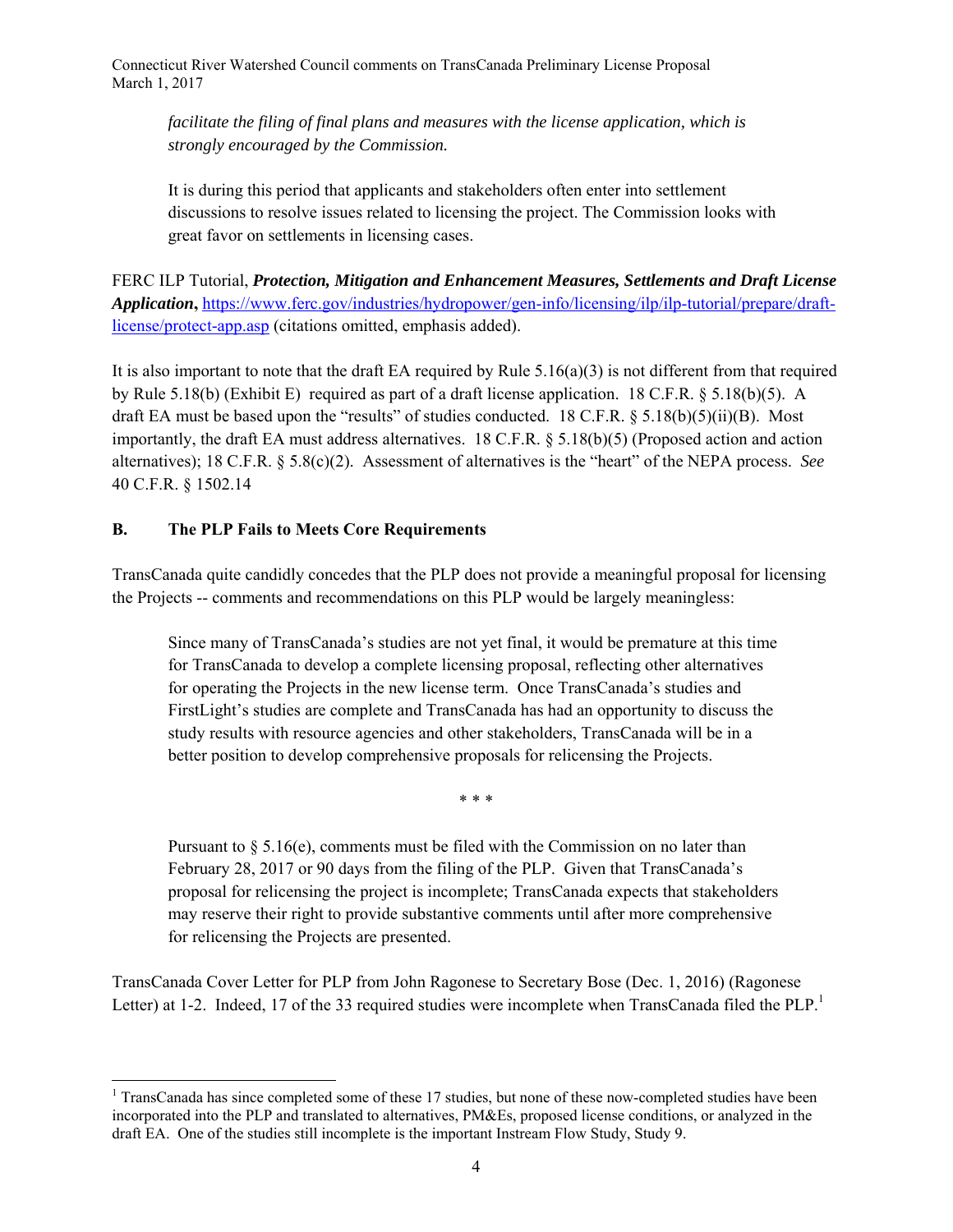This is stunning: the PLP proposes no change whatsoever. With the experience gained since the 1979 issuance of its license and the research required by this proceeding, TransCanada has yet to develop a single measure addressing any of its three dams' significant impacts on any facet of the environment. Rather, TransCanada provides a "placeholder" *status quo* until the information needed for a complete PLP has been gathered. *Core* substantive aspects of the PLP have yet to be developed.

FERC should not limit public rights to participate in the ultimate step of the prefiling process to comment on an artificial place holder. Giving TransCanada the benefit of the doubt, it is premature to propose such measures because studies are not yet complete. Likewise, requiring comments on this PLP is premature. As TransCanada suggests, "stakeholders may reserve their right to provide substantive comments until after more comprehensive proposals for relicensing the Projects are presented." Ragonese Letter at 2.

#### **C. Accepting the PLP Violates the ILP**

The Commission cannot hide substantive ILP failures behind a procedural deadline. Nor should an applicant filing an incomplete PLP be rewarded with a free pass to the post-filing process. Certainly, such procedural failures should not be allowed at the expense of public rights to meaningful participation in the ILP.

In addition to the above, failure to allow meaningful comment on a complete PLP undermines the ILP because substantive comment shapes the final application, proposed environmental measures, and narrows or resolves issues for the post-application process. PLP comment is also the final opportunity for stakeholders to comment directly to the applicant, and where the applicant must respond to stakeholder comment. Such comment sets the stage for any settlement discussions. *See* ILP Tutorial, quoted above. The PLP here does not allow any of these purposes to be met.

Further, an applicant bears the burden of first proposing alternatives, operating conditions, PM&Es and other PLP requirements. A process failure cannot shift that burden. TransCanada suggests that:

In the event that FERC, federal or state agencies, or the public provide proposals for alternatives to the Projects' facilities, operations, maintenance and/or environmental measures, TransCanada will evaluate those proposals or develop a modified proposal of its own in the Final License Applications (FLAs) or during the course of FERC's postfiling environmental analysis, as appropriate.

Ragonese Letter at 2. TransCanada's proposal would render Rule 5.16 entirely meaningless, shift the burden from the applicant, and preclude public comment. TransCanada's suggested approach also limits information going into the application process and clouds transparency.

The FLA will be tainted without the opportunity for meaningful comment on the PLP. The inability to substantively comment on a complete PLP will taint any subsequent final licensing application, and sets the stage for disputes over post-application decisions and the Commission's compliance with its own procedural and substantive requirements.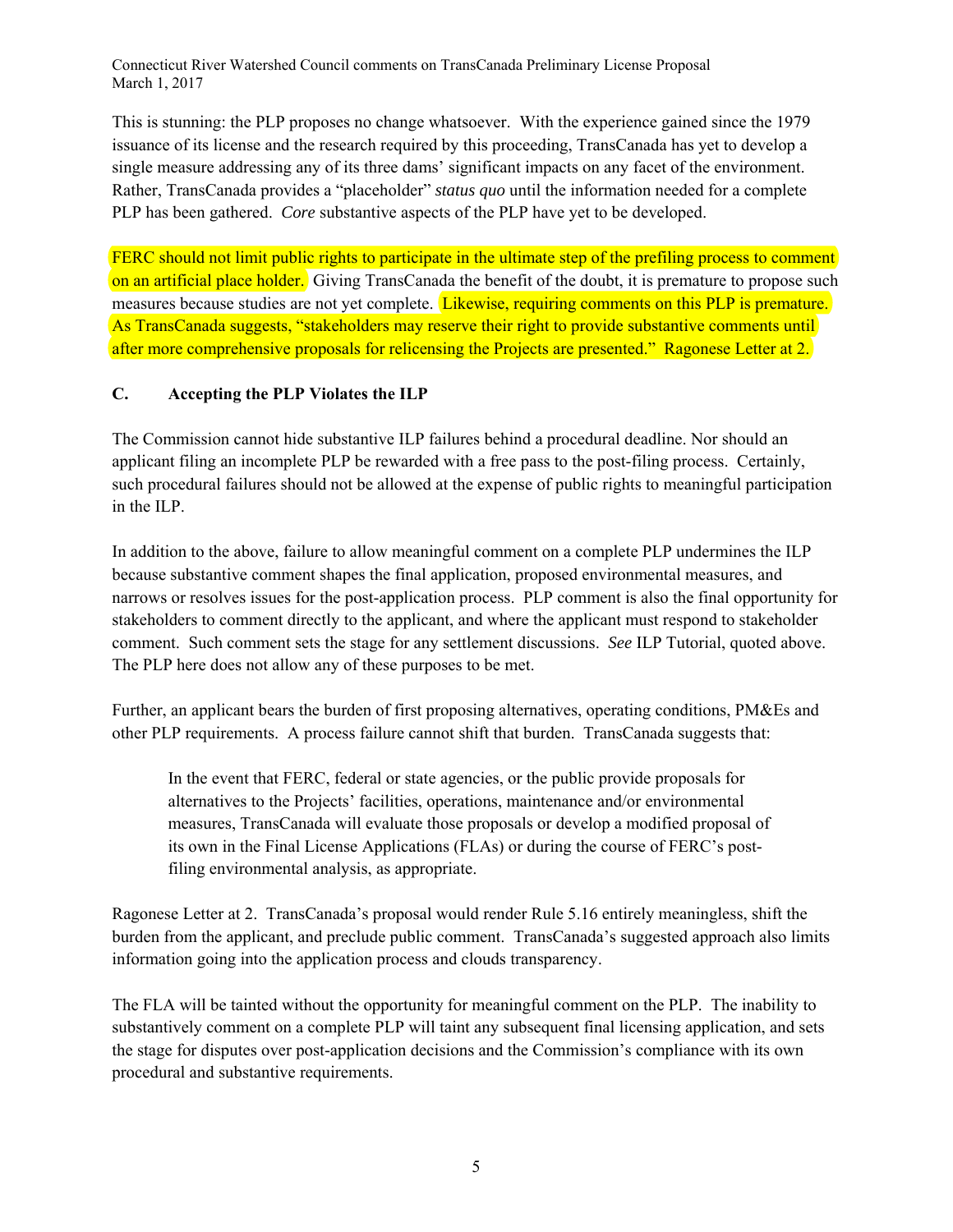## **D. The PLP Should Be Rejected, a Complete PLP Required, and Comment allowed on the Complete PLP**

TransCanada effectively concedes that its PLP lacks core requirements and does not meet Rule 5.16. It also concedes that this failure precludes, "substantive comments until after more comprehensive proposals for relicensing the Projects are presented." Ragonese Letter. The "make-work" of meeting unmovable deadlines while utterly failing to meet the underlying substantive purpose imposes unnecessary burdens on all relicensing participants. Such burdens distract and detract from substantive issues, and are particularly hard on citizens, not-for-profit organizations, tribes, and municipalities.

However, these burdens pale in comparison to losing the right to comment and meaningful participation in the ILP. FERC should act to fully preserve public rights to participate in the ILP. As TransCanada suggests, stakeholders should be allowed comment on a complete PLP. Ragonese Letter at 2. FERC should assure that such comment is allowed prior to the filing of a Final Licensing Application.

CRWC respectfully requests:

- 1. The PLP be rejected;
- 2. An order requiring TransCanada to file a complete PLP; and
- 3. Stakeholders be given all rights allowed by Rule 15.6(e) to respond to the complete PLP.

## **III. CRWC GENERAL COMMENTS**

#### **A. Obligation to Mitigate**

A new license will involve a balance between power generation and environmental quality.

In deciding whether to issue any license under this subchapter for any project, the Commission, in addition to the power and development purposes for which licenses are issued, shall give equal consideration to the purposes of energy conservation, the protection, mitigation of damage to, and enhancement of, fish and wildlife (including related spawning grounds and habitat), the protection of recreational opportunities, and the preservation of other aspects of environmental quality.

16 U.S.C. §797(e)

Under 18 CFR  $\S$ § 5.16(b) and 5.18(b)(5)(ii)(C) the license applicant must provide any proposed new environmental measures to address identified environmental effects.

Without considering any alternatives, the PLP proposes what would be identical to a "no action alternative" on the premise that a number of studies are incomplete and it would be premature for TransCanada to submit a complete licensing proposal, reflecting alternatives for operating the Projects under the new license. As such, the PLP contained no new mitigation proposals. We request that the FLA (or better yet, a revised PLP) propose specific protection, mitigation and enhancement (PM&E) measures, or include placeholders for them, that address the environmental effects of each Project and the cumulative effects. We further request that the FLA propose objectives, or leave placeholders for them, for the purpose of effectiveness monitoring of PM&E measures which may require adaptation in design or operation.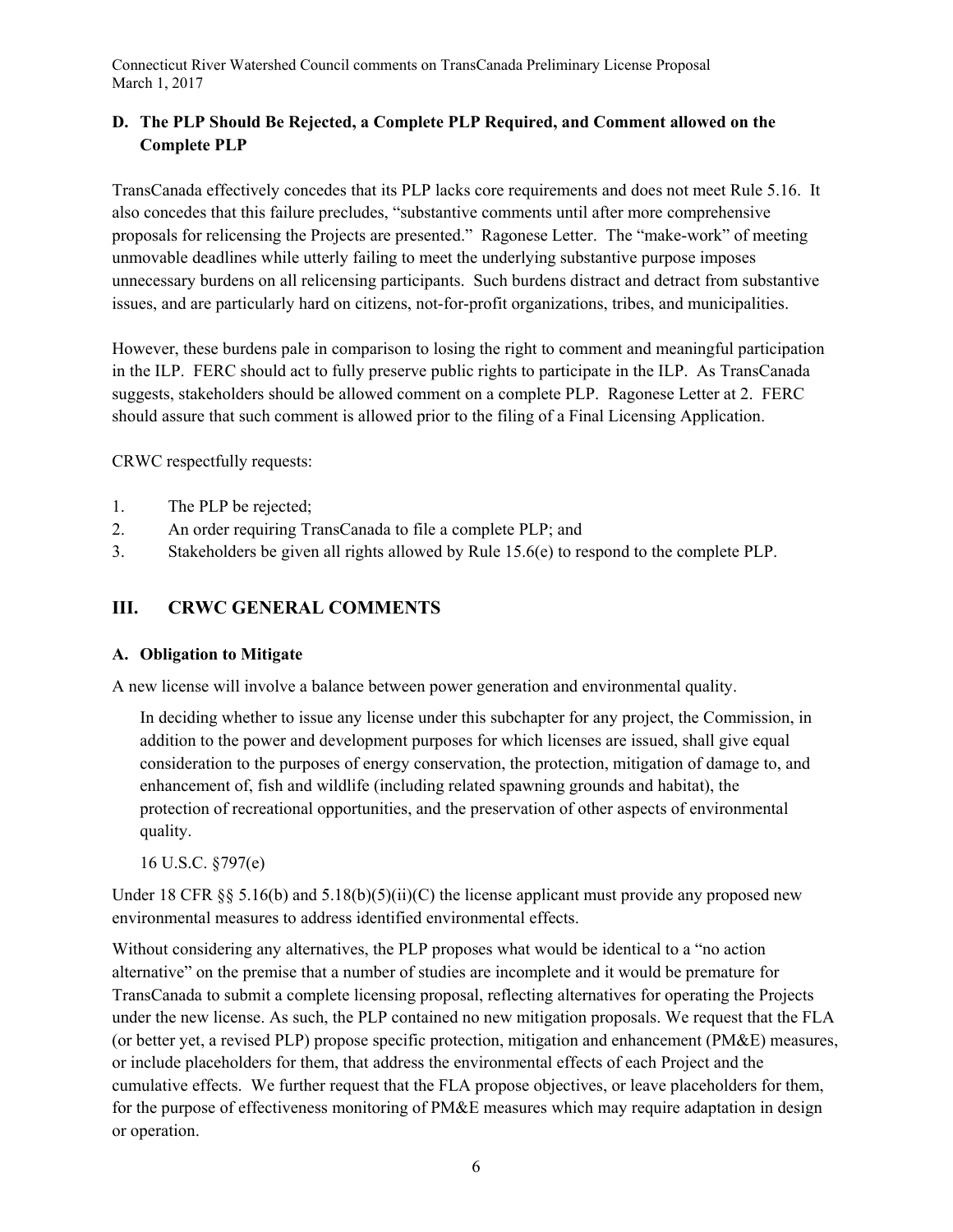#### **B. An EIS is Required**

Rule 5.16(e) provides that comments on a PLP may include recommendations on whether the Commission should prepare an Environmental Assessment or an Environmental Impact Statement. The decision to prepare an EIS has already been made. FERC, in its December 2012 Scoping Document 1 stated in Section 1, "At this time, we intend to prepare an environmental impact statement (EIS) for the projects…" The need for an EIS continues, and the decision to prepare an EIS should not be revisited.

## **IV. SPECIFIC COMMENTS**

## **A. Geology and Soils**

TransCanada carried out three studies to gauge Project operational affects upon geology and soils within the designated project affected reach (ILP Study 1: Historic Riverbank Position and Erosion Study, ILP Study 2 and Study 3: Riverbank Transect and Riverbank Erosion Studies). Goals for ILP Study 1 were to compile information and materials relevant to historic erosion and riverbank movement, process collected information in a format useful for analysis as part of other related studies, and compare historical information with recent conditions. Goals for ILP Studies 2 and 3 were to monitor riverbank erosion at selected sites in the impoundments and project-affected Riverine reaches for all three Projects, determine the location of erosion in project-affected areas and compare these locations with previously compiled erosion maps, characterize the processes of erosion, ascertain the likely causes of erosion, and identify the effects of shoreline erosion on other resources.

TransCanada distributed the ILP Study 1 report on March 1, 2016, and the combined Study 2 and 3 Report was posted on August 1, 2016. CRWC hired Princeton Hydro, a private consulting firm, to peer review the Study 2/3 Report. TransCanada, in its response to stakeholder comments dated October 31, 2016, volunteered to revise the Study 2/3 Report and incorporate comments received. The revised report was released on February 4, 2017; two months after the PLP had been distributed. CRWC has not reviewed the revised Study 2/3 Report in the midst of preparing comments on the PLP.

The Study 2/3 Report dated August 1, 2016, stated on page 111 that, "Fluctuations in WSE related to normal project operations under no‐spill conditions are consistent with notching and overhangs observed at the base of 8 of the 21 monitored banks at some point during the two‐year monitoring period (Appendix A). Erosion can result from seepage forces generated by WSE fluctuations (Budhu and Gobin, 1995) with overhangs developing when seepage is focused along a single layer (Fox and Wilson, 2010)." Table 5.6.5-2 of the Study 2/3 Report indicated that in 2014, 28.5 miles (or 11.3%) of riverbank in the study area were eroding. The Wilder impoundment had 12.4 miles (13.7%) of eroding shoreline; Bellows Falls impoundment had 6.9 miles (13.9%) of eroding shoreline, and Vernon impoundment had 4.6 miles (7.9%) of eroding shoreline.

The PLP concludes that while Project operation does contribute to notching and overhangs which characterize the initial stages of the cycle of erosion, it states that this is unavoidable, and only contributes to a very small percentage of the total amount of sediment transported and deposited by the CT River within the impoundments. The PLP contends that natural high flow events outside the control of project operations contribute far more heavily to streambank erosion within the project-affected reach.

The maximum operating range at the Wilder Project is 5 feet between el. 380 – el. 385. The facility is typically operated within a 2.5-foot range at el. 382 – el. 384.5 under non-spill conditions. The maximum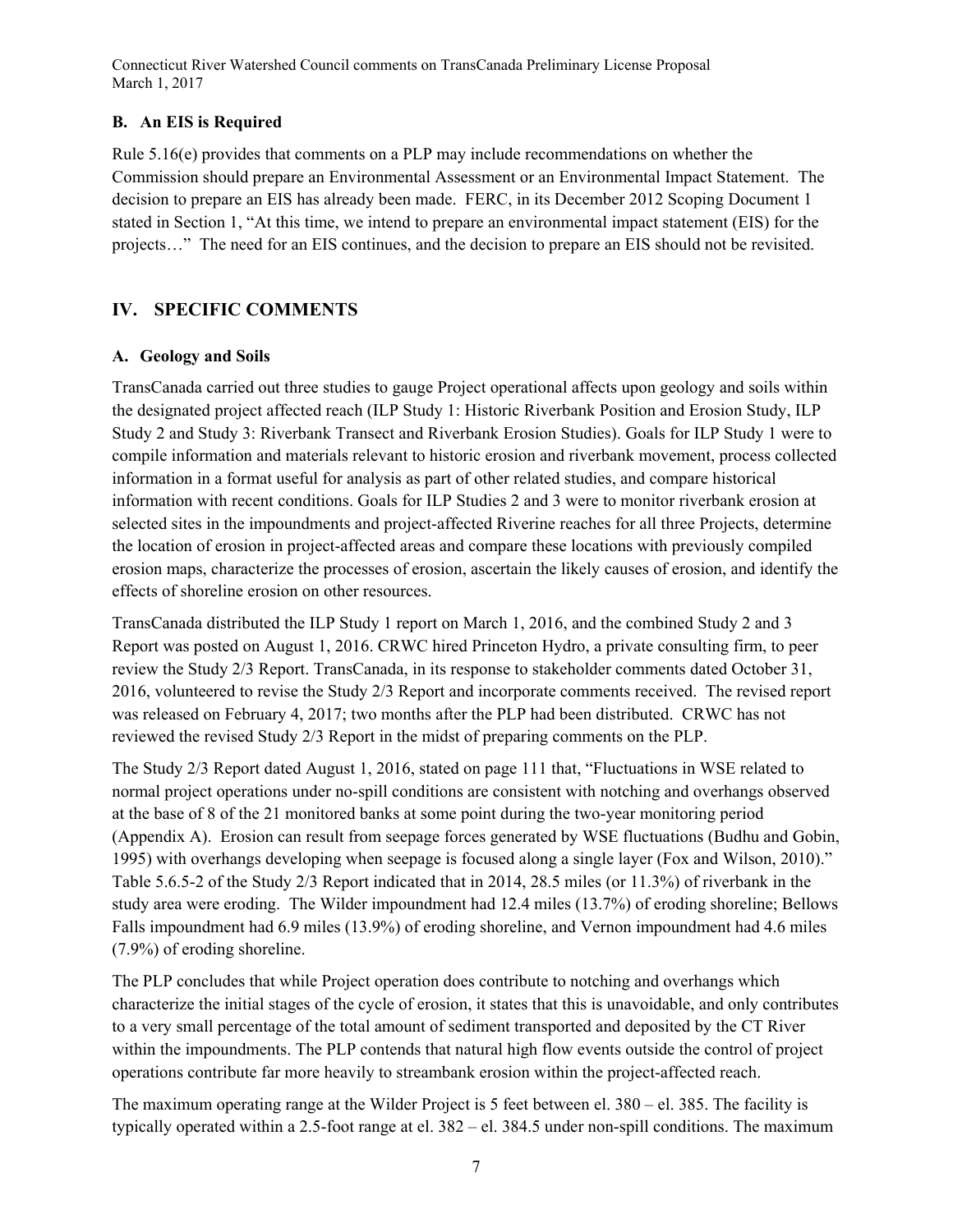operating range at the Bellows Falls Project is 3 feet, between el. 288.63- el. 291.63, however the facility typically operates within a 1.8-foot range between el. 289.6 – el. 291.4 under non-spill conditions. The Vernon Project operates at a maximum 8-foot range between el. 212.13 – el. 220.13, but typically operates within a 1.8-foot range between el. 218.3 – el. 220.1 outside of high water events that require tripping of the stanchion bays, in accordance with license Article 32. CRWC notes that Figure 3.4-15 in the PLP shows that elevations in the Wilder impoundment have a much larger operating range than in the Bellows Falls (Figure 3.4-17) and Vernon (Figure 3.4-19) impoundments.

CRWC expects the FLA to include PM&E measures, including operational mitigation strategies, to reduce riverbank erosion. These operational mitigation strategies could include license provisions that would require TransCanada to operate within the current voluntary ranges, for example, reducing the mandated operational range at the Wilder Project to 2.5 feet, and ranges at the Bellows Falls and Vernon Projects to 1.8 feet.

PLP Section 2 states that the three Projects are subject to 28 boiler-plate license articles under Form L-3: Terms and Conditions of License for Constructed Major Project Affecting Navigable Waters of the United States (October, 1975).

Article 19 from this document, which is a license article at all three TransCanada facilities, states that:

In the construction, maintenance, or operation of the project, the Licensee shall be responsible for, and take reasonable measures to prevent, soil erosion on lands adjacent to streams or other waters, stream sedimentation, and any form of air or water pollution. The Commission, upon request or upon its own motion, may order the Licensee to take such measures as the Commission finds to be necessary for these purposes, after notice and opportunity for hearing."

CRWC expects this License Article to remain intact within any new licenses issued for the operation of these facilities. Under any new licenses, we expect operational mitigation strategies as mentioned above, as well as the development of a plan in coordination with stakeholders for objectively monitoring and proactively remediating erosion prior to severe degradation. Protection of historic, archaeological, and cultural resources should also be enhanced within the framework of this effort.

#### **B. Water Resources**

The PLP states that Project operations will continue to alter flows in the Connecticut River, leading to unavoidable adverse effects upon fish and aquatic resources, terrestrial resources, and potential cultural and historic resource degradation. The PLP lists several factors that constrain TransCanada's ability to deviate significantly from the current operational regime in a way that will mitigate degradation of these resources, citing the following factors:

- The amount and timing of water available as a function of upstream inflow and intermediate drainage flow. A portion of this inflow is subject to regulation and can be limited or currently augmented above natural flows during low flow periods, from upstream storage reservoirs.
- Limited generation flow capacity above which spill must occur;
- Safety and flood control operations, which are required during periods of high flows;
- Normal operations, which use only a portion of the overall impoundment storage capacity; and
- Limited impoundment storage, which necessitates spilling rather than storage of available inflows that exceed Project generating capacities.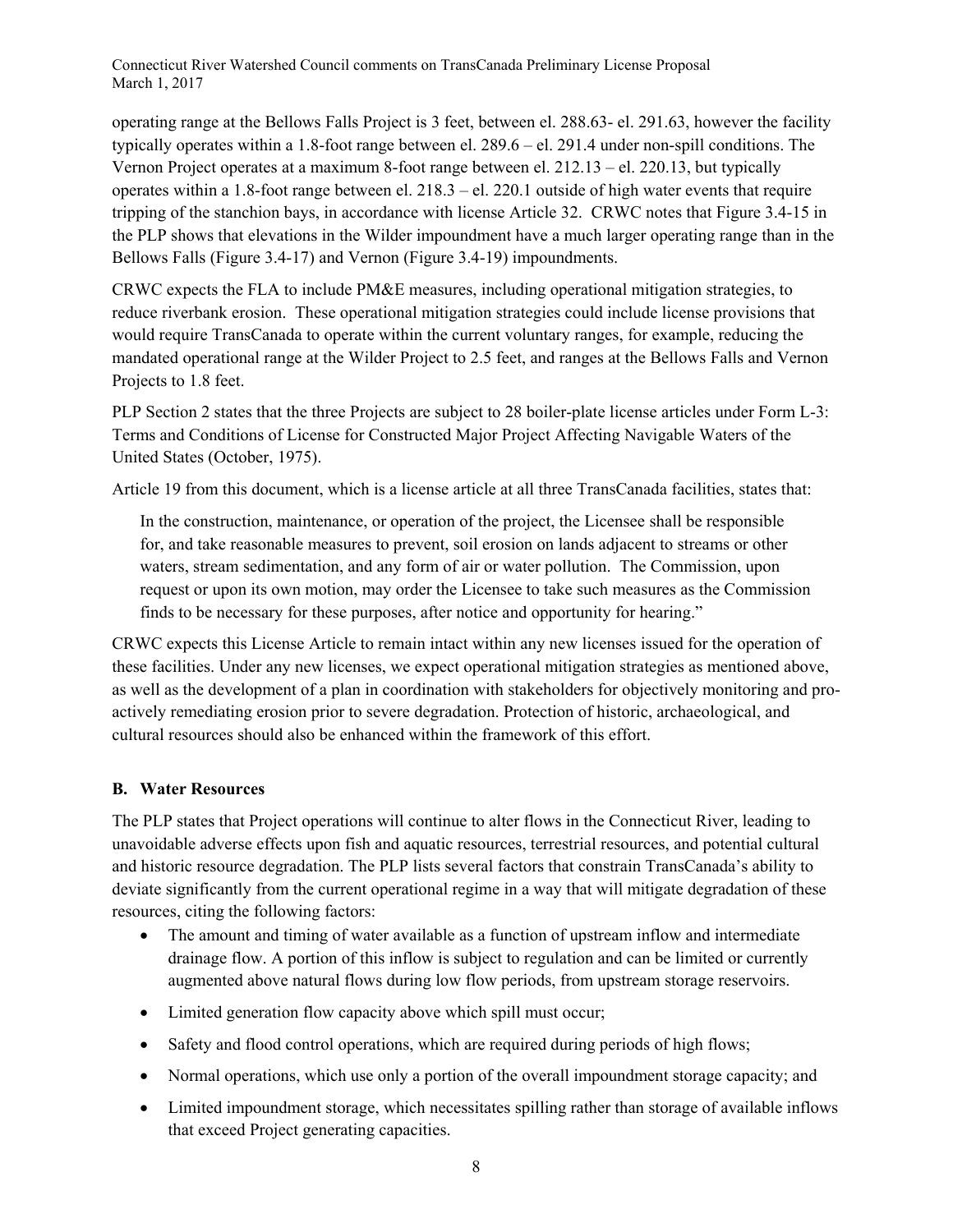It should be noted that the fourth bullet point above, pertaining to limited overall impoundment storage capacity usage is a voluntarily imposed measure, not a current license provision.

The PLP further states that the amount of warming as water flows from the upstream areas to the Project dams will be primarily dependent upon natural prevailing weather conditions and longitudinal variation, and at times will exceed Vermont's temperature standard  $(>1°F)$ , especially when over long longitudinal distance from the upstream Riverine areas to each Project dam and due to larger diurnal temperature changes at upstream Riverine reaches. It is further stated that this effect will reflect existing conditions, i.e., short term, with limited or negligible impacts. CRWC recommends that TransCanada model and evaluate the cumulative effect of the operation of its dams and existence of multiple impoundments on the water quality parameters analyzed in Study 6 in the Connecticut River.

The PLP states that impoundment stratification will occur if weather conditions are conducive, which can lead to decreased DO levels in the hypolimnion in the forebay areas. This can spark conditions that fall below surface water quality standards, which will stress aquatic life. However, the PLP asserts that waters will become oxygenated above surface water quality standards as it passes through the Project powerhouses, thus the cumulative effects will be confined to the forebay areas and will be brief, rendering Project effects related to diminished DO limited to negligible.

The lack of a finalized instream flow study precludes CRWC from providing complete comments on water resources. CRWC requests that FERC provide framework for commenting on TransCanada's instream flow study, and that stakeholders and resource agencies be provided adequate time to review the study and provide comments.

CRWC notes that there are current voluntary measures related to limited operational WSE ranges and weekend elevated impoundment levels. These measures help to reduce ecological and biological degradation as well as infrastructure damage, and enhance recreational opportunities. The new licenses should include provisions that may include, for example, the voluntary measures become mandatory under certain flow or seasonal conditions.

#### **C. Fish and Aquatic Resources**

The PLP states that Project operations will continue and will have some minor adverse effects upon resident and migratory fish species, including dewatering of fish eggs or nests during spawning season. It is further stated that the levels of these adverse effects will vary based upon the water year but states that overall, these effects are small for most fish species. It is also stated that some injury and mortality to downstream migrating American eels and American shad will continue to occur, but that the effects are generally small. Given the American eel turbine mortality rates listed, particularly at the Wilder Project, CRWC feels that this statement is misleading and unsubstantiated. A 62% turbine mortality rate is in no way small.

A number of studies conducted in an effort to gauge Project operational effects upon aquatic resources were incomplete when the PLP was posted. These include: ILP Study 19: American Eel Downstream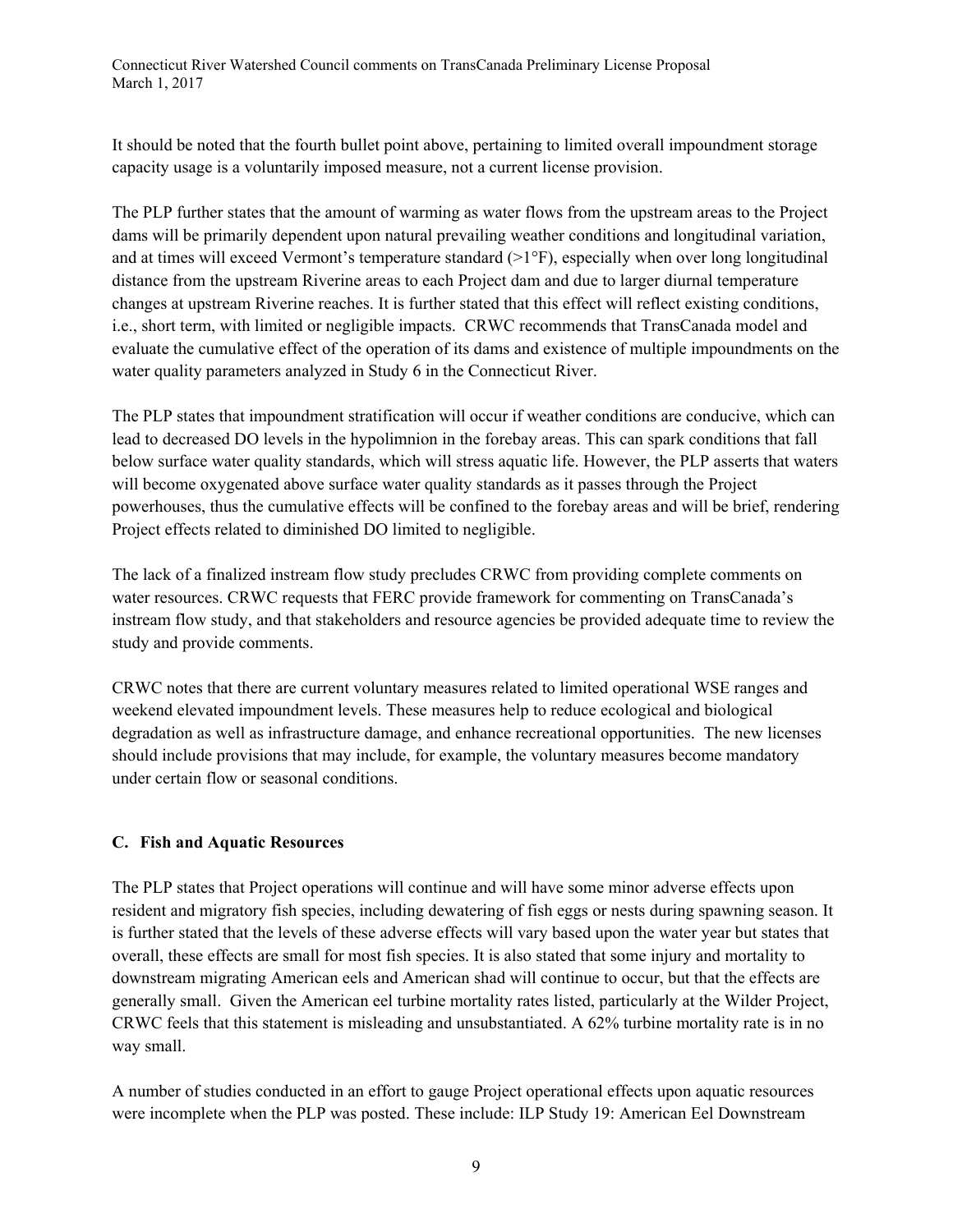Passage Assessment, ILP Study 21: American Shad Telemetry Study, ILP Study 22: Downstream Migration of Juvenile American Shad, and ILP Study 23: Fish Impingement, Entrainment, and Survival Study. Because these studies were incomplete, CRWC is precluded from providing complete comments on fish and aquatic resources at this time.

In the fish and aquatic resource section of the PLP, in subsection fisheries management plans, it is stated that the Atlantic States Marine Fisheries Commission (ASMFC) developed a fisheries management plans for American eels which researched American eel mortality. It states that a 2008 Addendum to the Fishery Management Plan (FMP) was published due to evidence that eel stocks had declined and are at or near low levels. ASMFC strongly recommended that member states and FWS request special consideration for American eel in the FERC relicensing process, including improving upstream and downstream passage and collecting data on both (ASMFC, 2008). A Benchmark Stock Assessment (ASMFC, 2012) concluded that the American eel population in U.S. waters is depleted and is at or near historically low levels because of a combination of historical overfishing, habitat loss and alteration, productivity and food web alterations, predation, turbine mortality, changing climatic and oceanic conditions, toxins and contaminants, and disease. As a result, ASMFC approved Addendum 3 (ASMFC, 2013) with the goal of reducing mortality and increasing conservation of American eel stocks across all lifestages. The addendum focused on the establishment of new management measures for commercial and recreational eel fisheries and the implementation of fishery independent and fishery dependent monitoring. Addendum 4 (ASMFC, 2014) followed and modified management of commercial fisheries. CRWC requests that in the FLA, TransCanada provide additional information as to what impact Addendums 3 and 4 have on project operations with respect to reduction of American eel mortality related to project operations. Additionally, CRWC would like to highlight ASMFC's concerns about American eel stocks and turbine mortality as further exhibiting the need for safe and effective upstream and downstream passage of American eel at these projects, particularly at the Wilder Project.

With respect to American eel turbine survival rates, CRWC is very concerned by these numbers, particularly at the Wilder Project. The 48-hour survival rate at the Wilder Project was 62%, 42.6% were visibly injured, and 36.2% sustained major injury. CRWC feels this is unacceptable, and requests that measures requiring improved turbine survival rates be mandatory in the issuance of a new license for this Project.

The PLP states that alternative operational regimes may be analyzed, and that a dual flow analysis will be conducted in order to identify persistent habitat, however no time-frame for these analyses has been provided. CRWC requests that FERC impose a time-frame for these analyses to be conducted.

#### Upstream and downstream fish passage

In ILP Study 10, only three American eels were recorded through spring, summer and fall sampling. CRWC would like to offer that perhaps this isn't due to a lack of naturally occurring eel populations in the Project reach, but rather suggests inadequate passage at the three facilities. Further, ILP Studies 17 and 18 suggest that a significant number of eels are present within the Project affected reach. CRWC requests that provisions requiring enhanced fish passage infrastructure be included in the issuance of any new licenses for each of the three facilities.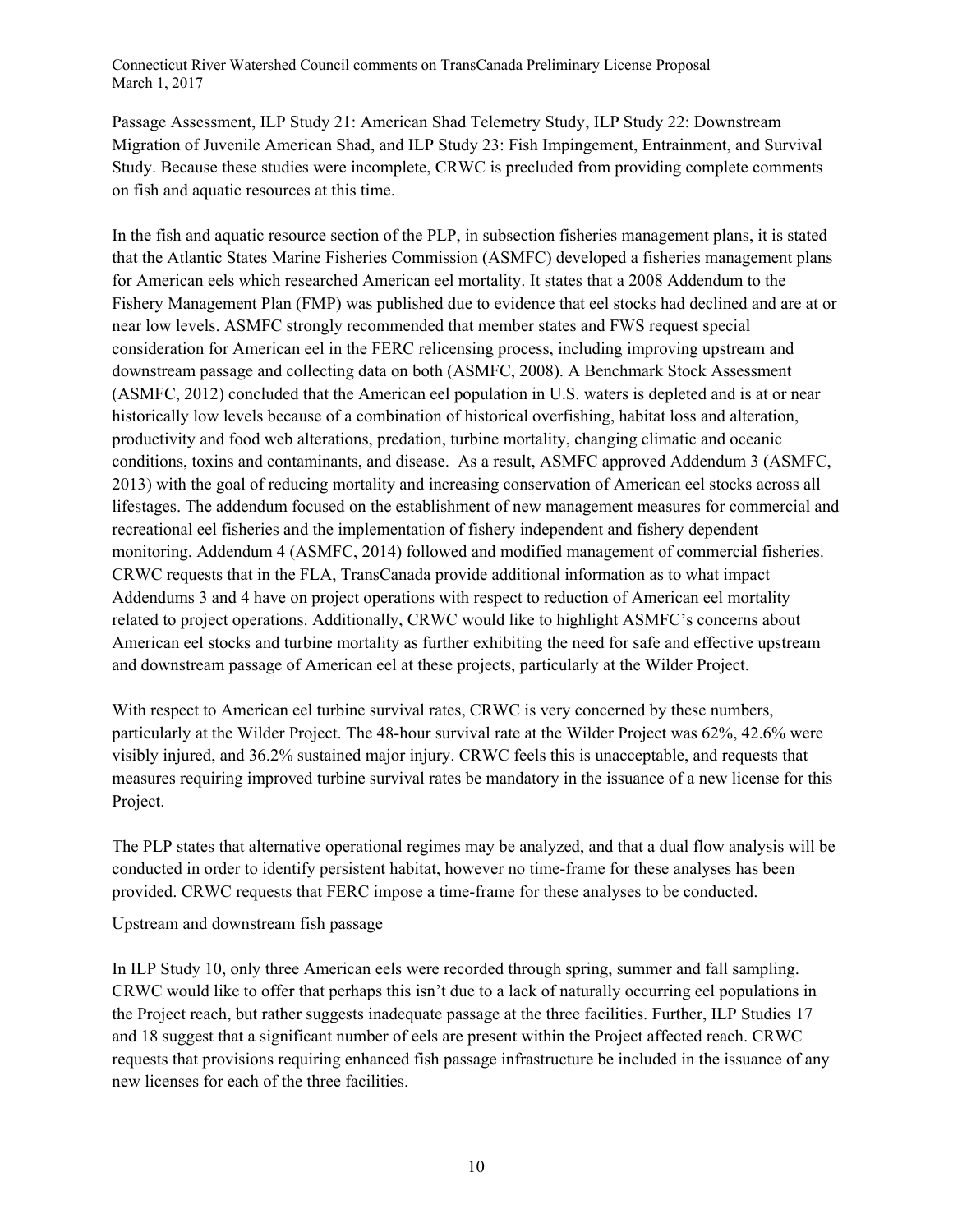With respect to upstream passage of Sea Lamprey, CRWC has concerns that the hard cut-off of the survey area at the edge of the Project affected reach led to data which downplays the number of Sea Lamprey migrating into the Project area. CRWC requests that additional surveys be done which extend further into tributaries, such as the West River and the Williams River in order to acquire more accurate quantitative data with respect to Sea Lamprey migration into the Project area.

#### Fish entrainment

The lack of a finalized Fish Impingement, Entrainment, and Survival Study precludes CRWC from providing comment on fish entrainment. CRWC reserves the right to provide comment and recommendations on this study once it is released.

#### Tributary/backwater access

The Tributary and Backwater Fish Access and Habitat Study concludes that 27 of the 37 study sites, including all backwater sites, are not adversely impacted by Project operations. This is based on each site have a confluence water depth of <0.5 ft at least 25% of the time. The study states at only 2 sites (CT-B-3.10 & CT-BR-4.04) appear to have Project effects of any significance that could limit fish access. CRWC has concerns regarding the standard of adequate fish passage of water depth >0.5 ft at least 25% of the time, and would recommend that the license provision require more protective standards, such as >0.5 ft of water a minimum of 50% of the time.

#### **D. Terrestrial Resources**

The PLP asserts that normal Project operations have very few adverse effects on terrestrial resources. However, it does offer a number of potential adverse effects that are essentially dismissed as minor or inconclusive. These include loss of odonate habitat when the entire bank height becomes inundated as well as direct odonate mortality as a result of rising water levels. Additionally, cobblestone tiger beetles may suffer energetic costs from temporary loss of forage habitat due to multi-day inundation, and Fowler's toad breeding may be affected as they are not adapted to frequent changes in water surface elevation. Further, persistent pools are required for Fowler's toad eggs; which require stable water levels during the breeding season at elevations low enough for pools to persist.

CRWC recommends the FLA include measures to ensure impacts to terrestrial resources are minimized as much as reasonably possible, particularly those related to species listed as Federally Endangered.

#### **E. Threatened and Endangered Species**

The PLP asserts that normal Project operations have no identified adverse effects on current federally threatened or endangered terrestrial species that are located in the Project area. It is further stated that dwarf wedgemussel is the only federally listed aquatic endangered species known to be present within the Project areas.

Given that a full analysis of the Project effects on dwarf wedgemussels has yet to be complete, CRWC is precluded from providing full comment at this time. CRWC recommends that if adverse effects on Dwarf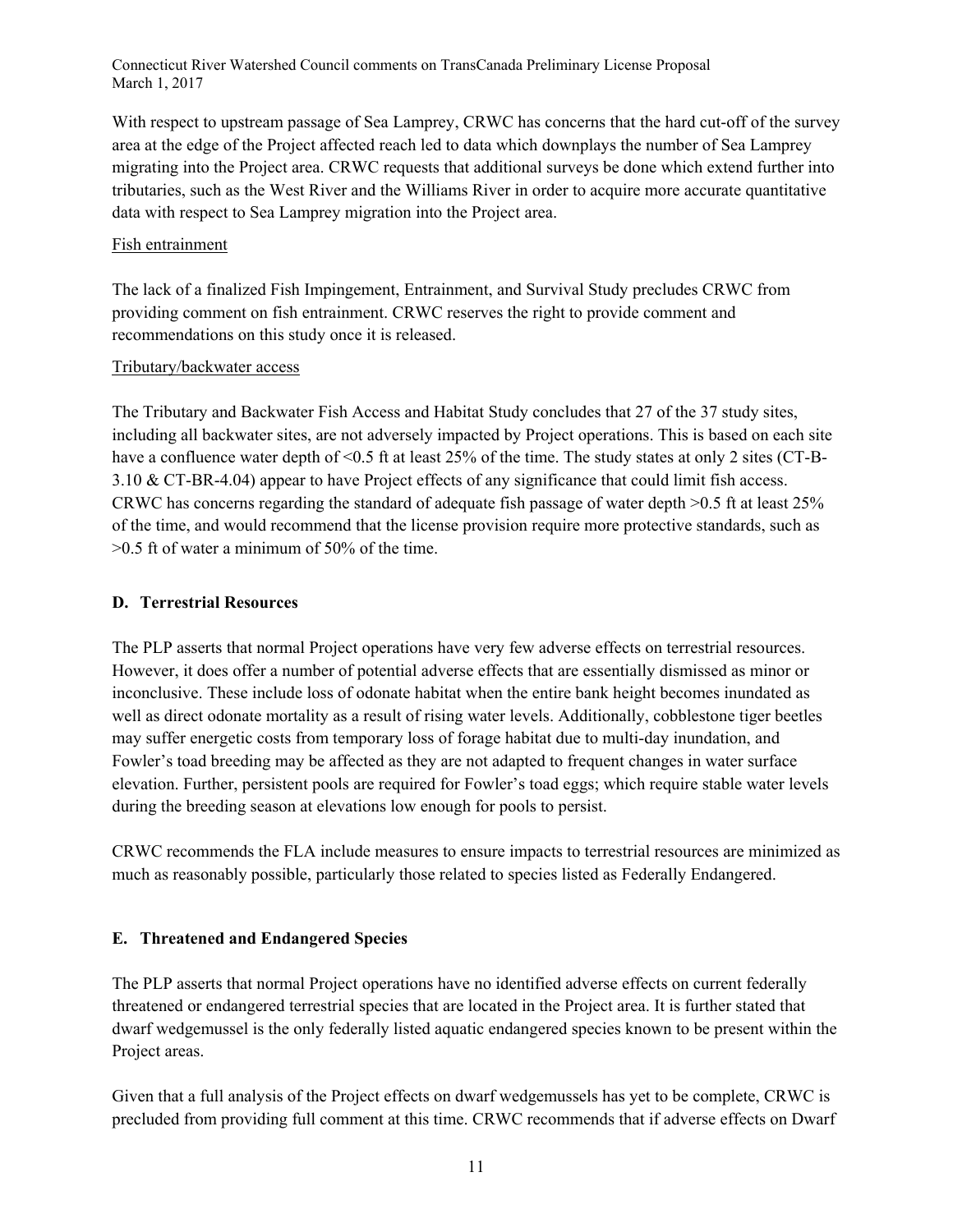Wedgemussels related to Project operations are identified, measures should be included in the FLA to minimize or, if reasonably possible, negate those effects.

It is further recommended that monitoring efforts be included in the FLA to track the presence of northeastern bulrush, and that operational strategies to minimize adverse impacts on this species be included, regardless of whether or not northeastern bulrush is identified in field surveys before or after licenses are issued.

#### **F. Recreation and Land Use**

Hydropower dams are barriers to travel on rivers and the manipulation of flows also impact recreational use of the river. On the other hand, the impoundments create more opportunities for motor boating in rivers that may not have provided that type of recreation without a lake-like impoundment. TransCanada's existing license includes recreational provisions. The PLP describes in detail all of the current recreational offerings in the project areas, including locations owned and maintained by TransCanada. Relicensing Study 30 in general rated these amenities favorably. However, Table 6.2-2 through 6.2-4 in Study 30 Report indicated a predominance of dissatisfaction with the number and type of facilities in the project areas. Those surveyed suggested improvements at each project and Table 6.2-1 in Study 30 indicated reasons why those surveyed don't use the project areas. TransCanada and stakeholders can glean information from the Study 30 Report to suggest new types of facilities that may attract those who would like to enjoy the CT River without being in a boat, for example.

#### Cartop, fishing, and motor boat access locations

Regional planning agencies will be compiling recreation plans, and we will look to those plans for future discussions on enhancing the recreational offerings in the project-affected areas. Study 30 Tables 6.2-5 through 6.2-7 indicate comments for additional boat access locations desired at each project.

CRWC shares a concern identified by the Friends of the Connecticut River Paddlers' Trail that several launch sites have overnight parking restrictions, which hinder paddlers embarking on multi-day trips. CRWC recommends that TransCanada modify its parking policy to allow paddlers to leave their vehicles at these sites when on overnight outings.

#### Paddlers Trail Camping Sites

The Friends of the Connecticut River Paddlers' Trail, of which CRWC is a member, has conducted a Campsite Expansion Assessment. One of the primary objectives of the trail effort is to ensure there are adequate campsites along the river to facilitate multi-day trips. The near term goal (0-5 years) for the trail is to establish campsites every 5 miles, and the long term goal (5-15 years) is campsites every 3 miles, to ensure that groups can safely reach a downstream campsite within an hour should they arrive at one already occupied. The Assessment indicates that 18 of 52 campsites along the Connecticut River fall between the Wilder impoundment and the Massachusetts border. The average distance between sites is 7.3 miles, which falls well short of the trail's goals. Three of the biggest gaps have been identified: 1) Roaring Brook Campsite to Patchen's Point (11 miles), 2) SCA Campsite to Lower Meadow Campground (12 miles) and 3) Windyhurst Campsite to Wantastiquet Campsite (17.5 miles). CRWC recommends that the new licenses support the development of new Paddler's Trail campsites,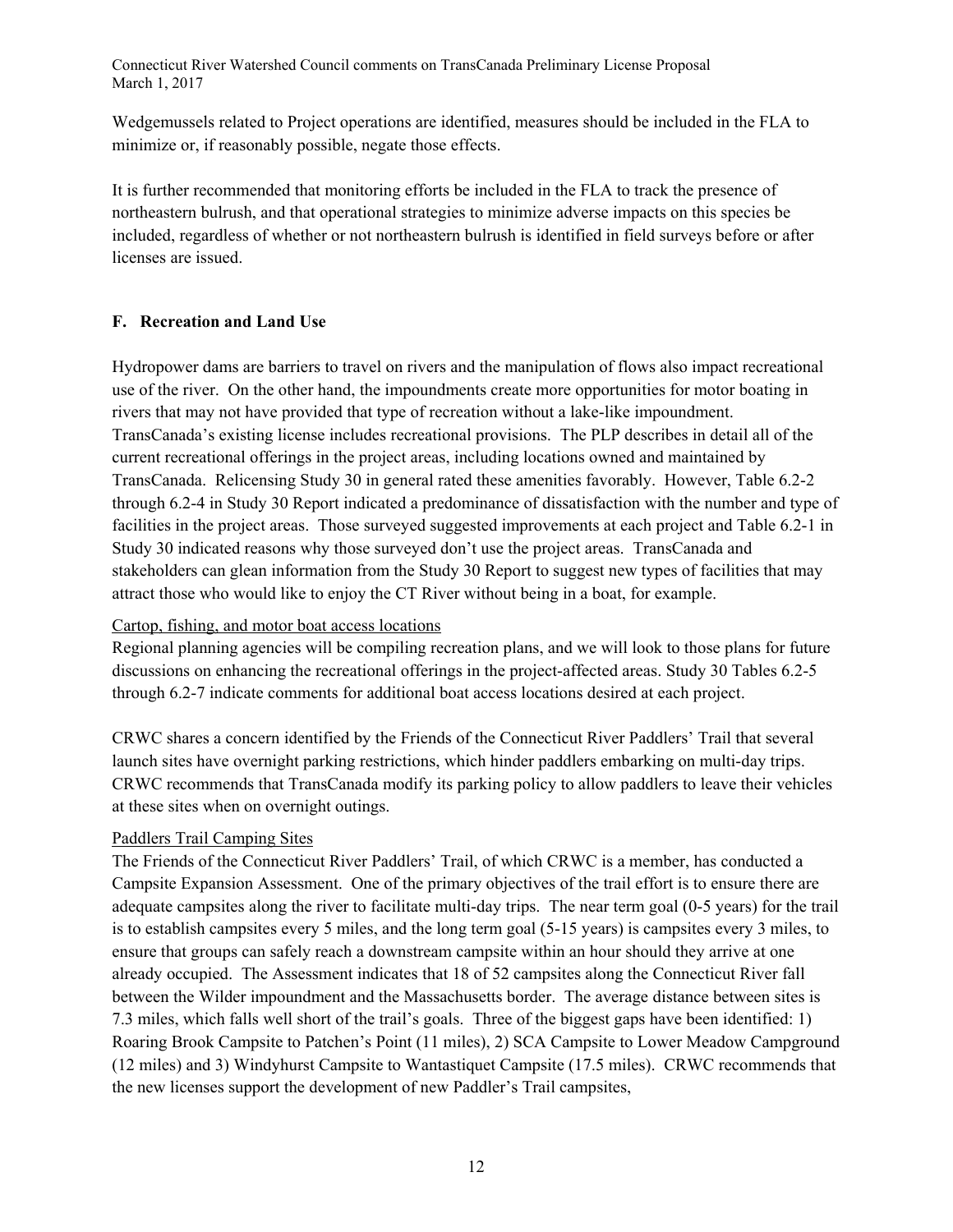#### Water levels

The PLP in Section 2 mentions voluntary river levels maintained for recreational boating. Thee provisions are only voluntary and should perhaps beformalized. In addition, river fluctuations do impact use of the river. Survey respondents in Study 30 noted impacts to recreation from fluctuating water levels. These should be minimized and mitigated.

#### Portages

The portage routes around Wilder, Bellows Falls, and Vernon could be improved, and in the case of Bellows Falls, the current route is long and dangerous. At Wilder Dam, the portage into the river is steep and slick in wet weather and considered dangerous. At Bellows Falls Dam, the portage route is a bit longer than 1.5 miles, with 0.6 mile of that along a state highway with no sidewalk or pedestrian space. At Vernon Dam, the portage route includes walking on Route 142 and the path down to the river below the dam is steep, without stairs, and the packed earth can become slippery when wet. TransCanada has concluded that alternate portage routes identified in the recreation study are impractical, unsafe, and infeasible. CRWC disagrees that the options presented in the Study 30 Report are the only ones available and/or are infeasible.

#### Whitewater flows

CRWC will wait for the instream flow study to come out and a better understanding of fisheries agency recommendations at Bellows Falls before we advocate for a particular position on whitewater releases or timing of whitewater flows at Sumner Falls and the Bellows Falls bypass reach.

#### Trails along the river

Study 30 in Section 6.1 indicates that wildlife viewing and walking/hiking are very popular activities in Vermont and New Hampshire. Currently, there is little in the way of trails along the river, which would allow for hiking and wildlife viewing while enjoying views of the river. While it is understood that TransCanada does not own all lands along river, the Study 30 report mentions acres of TransCanadaowned land that are leased for agriculture. The Pre-Application Documents (PADs) contain maps showing lands owned by TransCanada. These maps indicate that there are opportunities for TransCanada and project stakeholders to discuss trail development on project-owned lands and in cooperation with willing landowners.

#### **G. Aesthetics**

FERC's Scoping Document 2 identified aesthetic issues as, "Effects of the projects' features, operation, and maintenance on the surrounding landscape, including flows in the bypassed reach of the Bellows Falls Project." TransCanada's Study 30 involved survey questions for respondents to rate aesthetics at each project. Features, operation, and maintenance were all wrapped into the response, with respondents being asked to identify what makes each location appealing. Locations in each project area generally rated extremely appealing to appealing.

In addition, TransCanada conducted Study 32 to assess aesthetic flows at the Bellows Falls bypass reach. Although all respondents rated water flowing in the bypass reach as high, TransCanada dismissed the need to include aesthetic flows in the new license on the grounds that few people have access to a view of the bypass channel. One of the reasons few people have access to views of the bypass channel is that the Vilas Bridge has been closed since 2009. However, at some point in the 30-50 year term of the new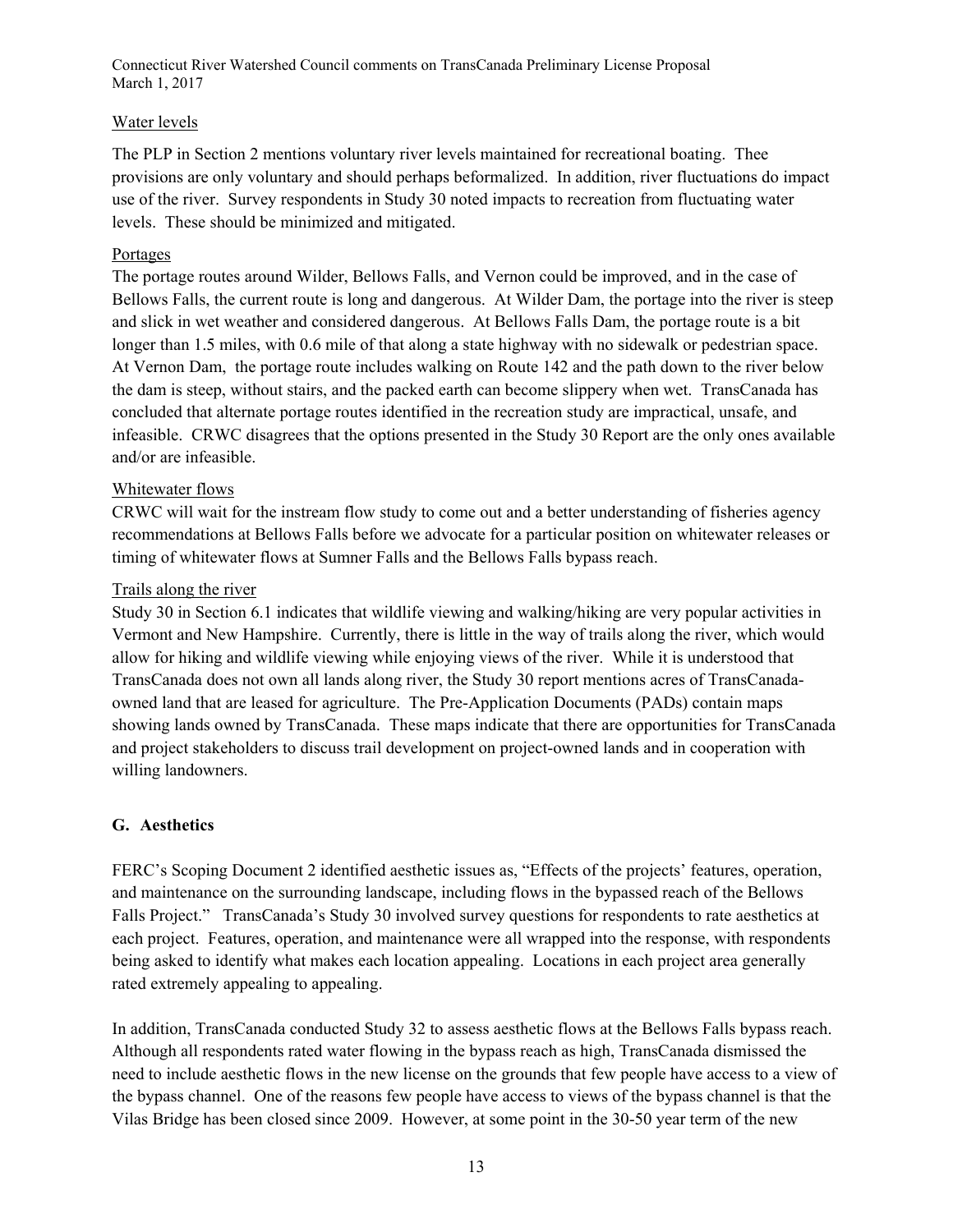hydropower license, this may change. In fact, a recent article in the Rutland Herald indicated that New Hampshire may put repairs on its 10-year priority list (see http://www.rutlandherald.com/articles/vilasbridge-progress-expected/). If and when Vilas Bridge is once again accessible, the license should include a re-opener clause for aesthetic flows in the bypass reach, unless habitat flows have made the issue obsolete.

#### **H. Cultural and Historic Resources**

CRWC did not have access to the Phase IA, IB, and Phase II Archaeology studies, but some of the results have been summarized in Tables 3.10-2 through 3.10-13 in the PLP. Sites that are impacted or threatened by erosion are identified in the PLP. The Traditional Cultural Properties Study 33 has been completed, but tribal consultation continues, and the sites may not be complete.

CRWC recommends that the FLA include operational changes to minimize impacts to archaeological sites, and mitigation projects to protect sensitive historic and cultural locations along the river banks that may be eroded away.

#### **I. Socioeconomics**

Sections 3.11, 4 and 5.2.9 of the PLP discuss socioeconomic impacts. Tables 4-2 through 4-4 include annual operating and maintenance costs per year in 2016 dollars. However, the PLP does not include the cost of each proposed (in this case, existing) resource protection, mitigation, or enhancement measure. In addition, according to 18 CFR §5.18(b)(5)(ii)(E), for an existing license, the applicant's economic analysis must estimate the value of developmental resources associated with the project under the current license and under the applicant's proposal, which in this case is the same thing. CRWC could not find where this information was included in the PLP. It is important to understand the costs and values of recreational resources and other resources offered under the current license.

Table 4-1 indicates that the period of economic analysis is 30 years. Hydropower licenses are issued for a term between 30 and 50 years; we could not find elsewhere in the PLP that TransCanada was seeking a 30-year license.

Table 4-1 shows the market values of the forward capacity, real-time reserves, volt-ampere-reactive (VAR) support, and renewable energy credits (RECs) for Vernon Dam. CRWC believes that with new licenses, it seems entirely possible that the owner of Wilder and Bellows Falls dams would apply for RECs for those Projects as well, which would certainly add to the value/revenue of the projects. TransCanada should include information on what RECs at Wilder and Bellows Falls would earn them.

#### **J. Consistency with Comprehensive Plans.**

As required by 18 CFR §5.18(b)(5)(ii)(F), TransCanada's PLP in Section 5.3 identifies state and federal comprehensive plans applicable to project operations. Section  $\S 5.18(b)(5)(ii)(F)$  requires that the applicant, "Identify relevant comprehensive plans and explain how and why the proposed project would,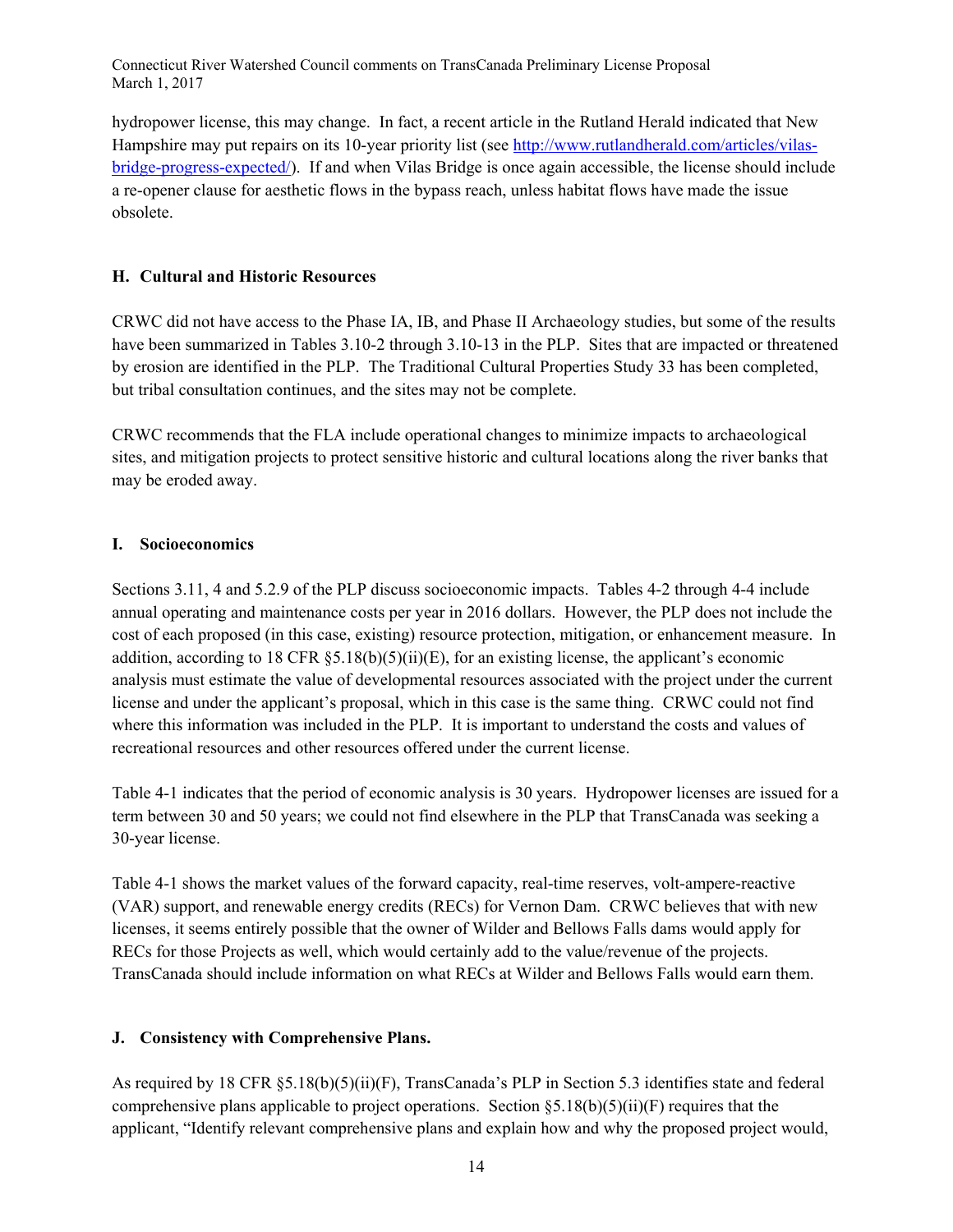would not, or should not comply with such plans…" The PLP simply states that TransCanada reviewed 34 identified plans and "no inconsistencies were found." There was no explanation how and why the projects comply with the 34 plans. In addition, there is no mention of regional or town plans that might include recreation goals for river access or trails along the river.

## **V. CONCLUSION**

CRWC reiterates that the PLP's deficiencies preclude significant comment. Comment should be allowed on a revised PLP. CRWC reserves the right to submit further comment and amend these comments once complete information is provided.

We appreciate the opportunity to submit our comments on the Preliminary Licensing Proposal (PLP) for the proposed projects P-1904 (Vernon), P-1855 (Bellows Falls), P-1892 (Wilder). We hope you will take our requests to heart and by doing so give all of the stakeholders the information we need to consider when developing appropriate recommendations for license conditions.

Sincerely,

Idedrea J. Doulon

Andrea Donlon River Steward

Chris Vile

Christopher Yurek ECO AmeriCorps VT (CRWC)